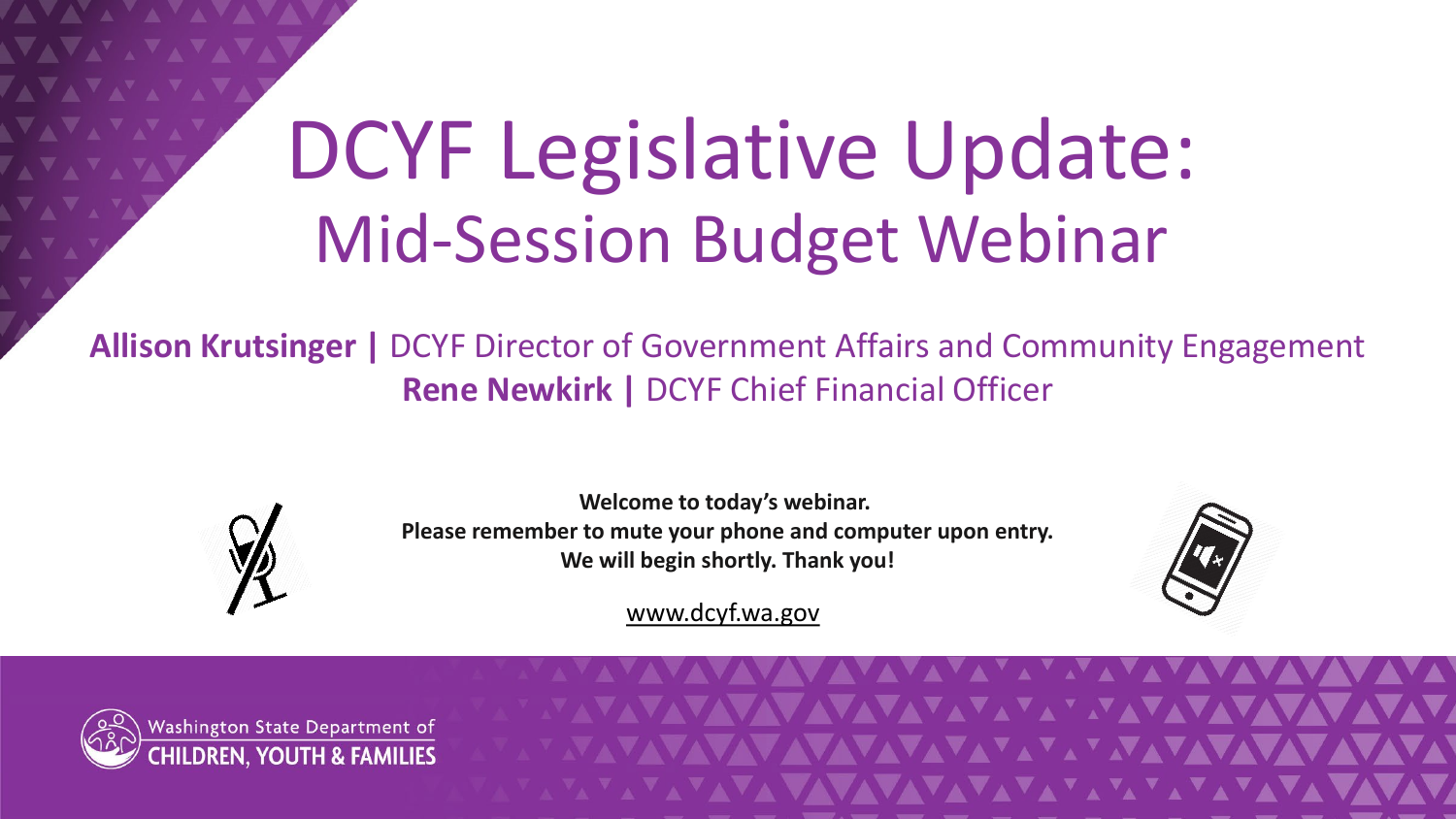# Agenda



- 2022 Legislative Session Update
- Funding for DCYF's ARL and DPs
- Proposed Budget Overviews Senate and House

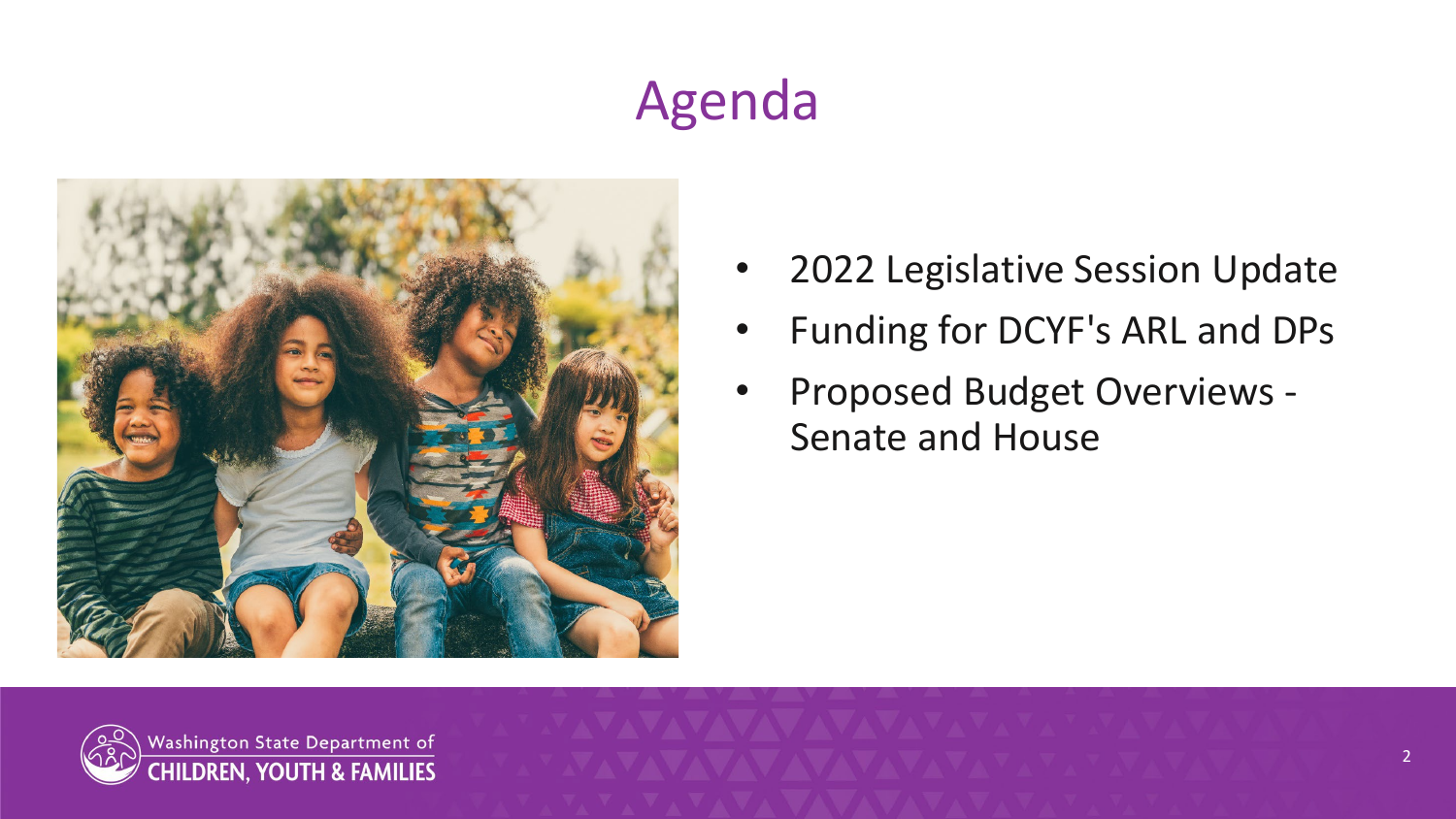#### Preparing for Session – Supplemental Year Timeline



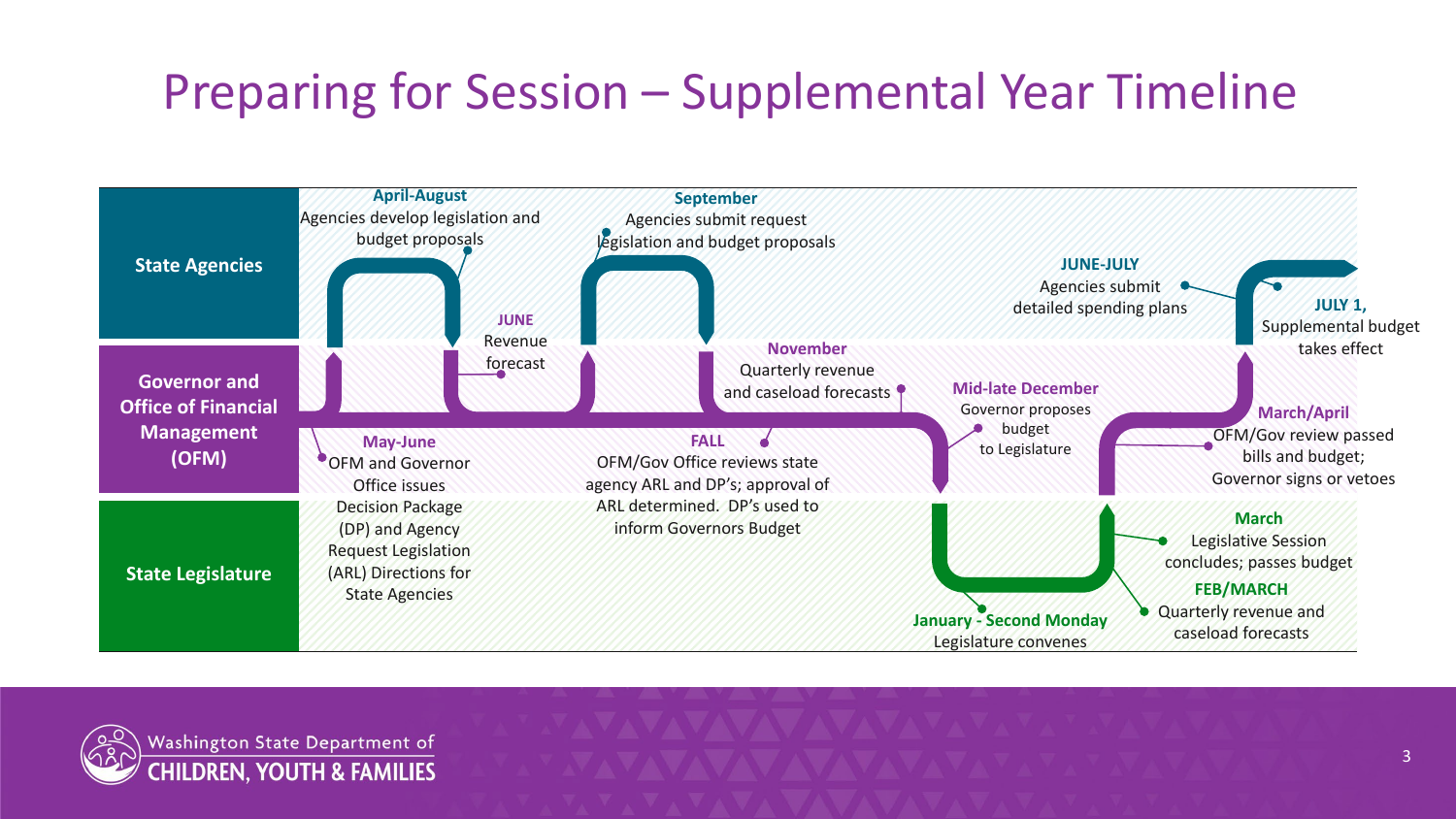### 2022 Legislative Session Update

Shorter Supplemental Legislative Session

**+**

Hybrid/Remote session

Significant 2021 Investments in DCYF

**+**

**+**

Strong Economy in Washington State

**=** ???



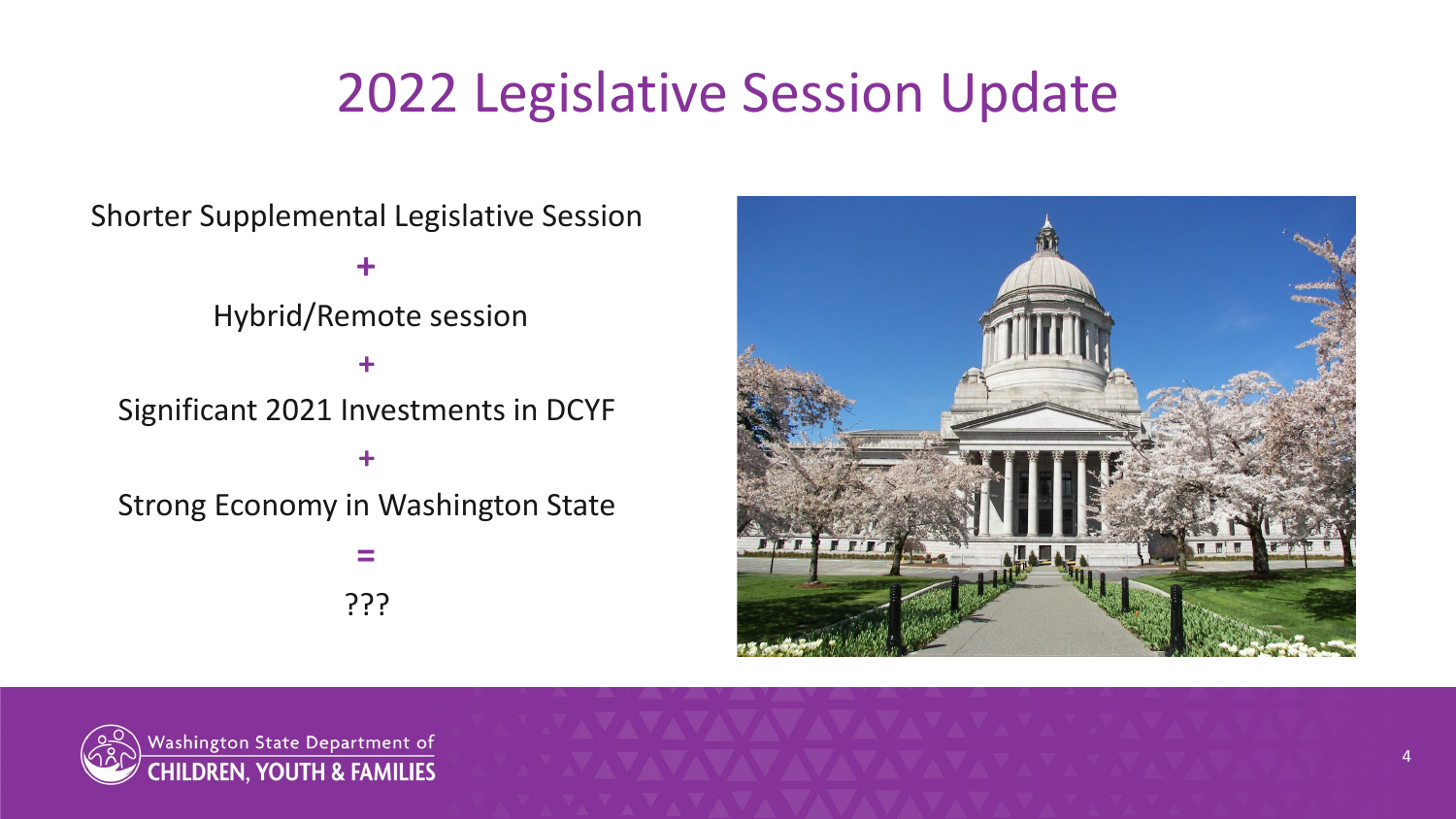# DCYF Legislative Priorities going into Session

- Short session, supplemental informed authorizing environment
- Ensure passage and funding of all DCYF Agency Request Legislation and Decision Packages
- Support proposals that advance racial equity and reduce racial disproportionality
- Support proposals that align with DCYF's strategic priorities

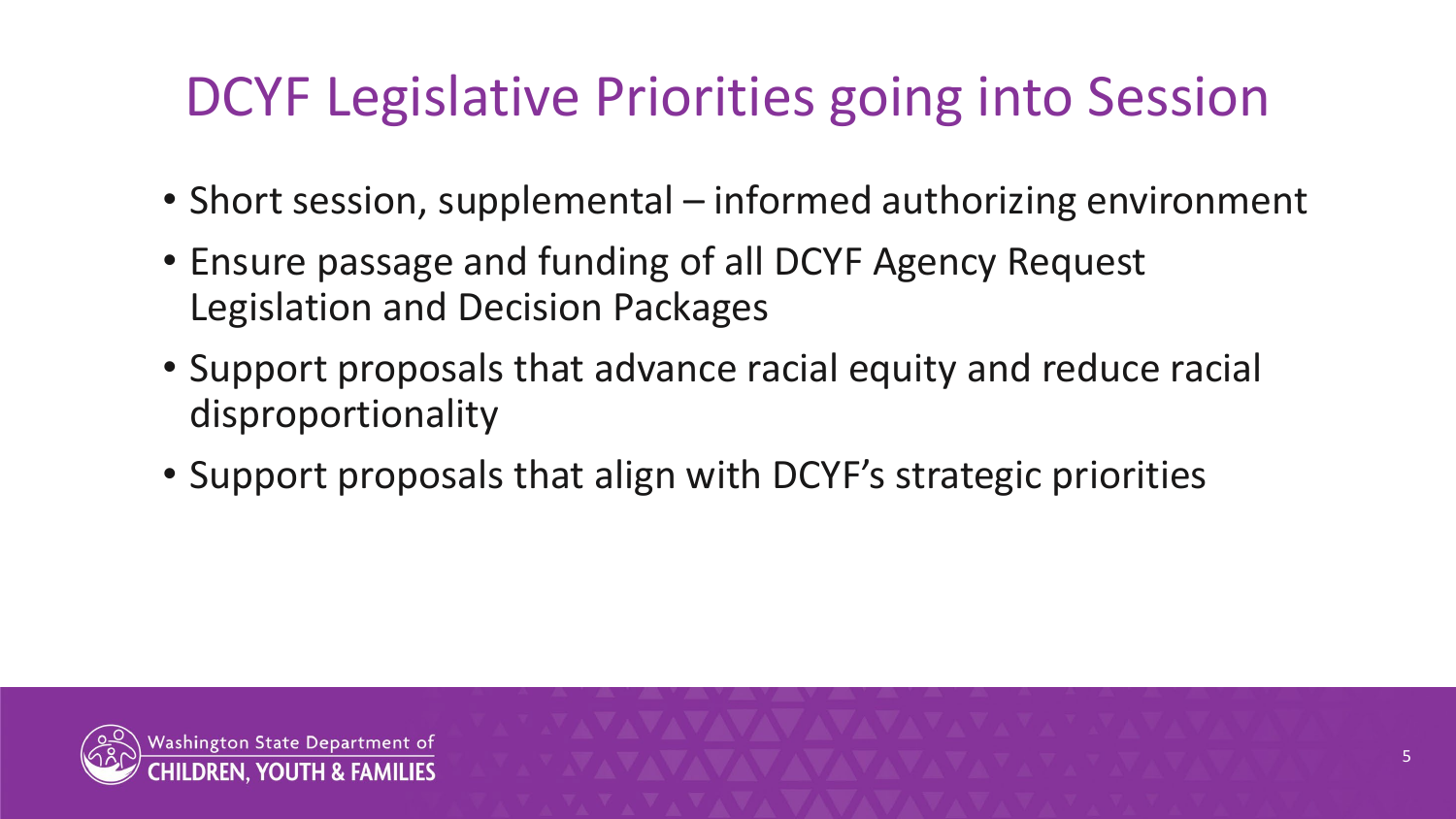### DCYF Agency Request Legislation

|                                          | <b>Senate</b>                                                                                                                                                     | <b>House</b>                                                                                                                                                                                                                                                            |
|------------------------------------------|-------------------------------------------------------------------------------------------------------------------------------------------------------------------|-------------------------------------------------------------------------------------------------------------------------------------------------------------------------------------------------------------------------------------------------------------------------|
| <b>Parent Pay</b><br><b>Repeal</b>       | Funding is provided to implement the provisions of<br>Substitute Senate Bill 5535 (juvenile rehab./parent<br>costs) that repeals the Parent Pay Statute. \$1.551M | Funding is provided to implement Substitute<br>House Bill 2050 (Parent pay/child detention) that<br>repeals the parent pay statutes. Funding is provided to<br>backfill the revenue loss to DCYF caused by repealing<br>the statutes requiring these payments. \$1.559M |
| 1920, Child<br>Welfare<br>Investigations | No Funding Needed, bill in Senate Rule                                                                                                                            | Passed House, no funding needed                                                                                                                                                                                                                                         |



6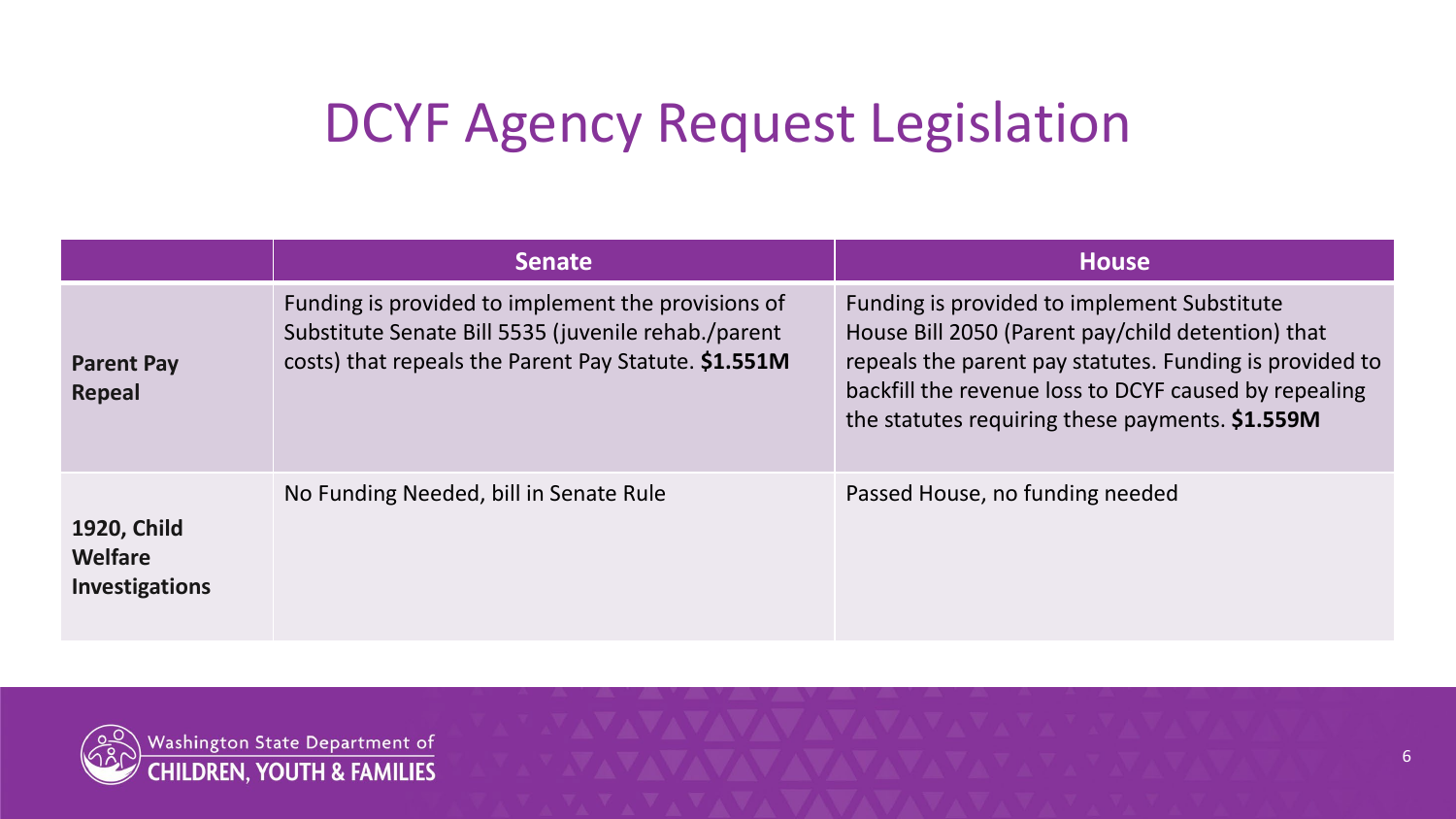#### Exceptional Placement Continuum Funding

|                                                                     | <b>Senate</b>                                                                                                                                                           | <b>House</b>                                                                                                                                                                                                                                     |
|---------------------------------------------------------------------|-------------------------------------------------------------------------------------------------------------------------------------------------------------------------|--------------------------------------------------------------------------------------------------------------------------------------------------------------------------------------------------------------------------------------------------|
| <b>Adolescent Housing</b><br><b>Program Pilot</b>                   | Establish an emergency adolescent housing pilot. This<br>pilot will provide a supportive housing option for youth<br>aged 16 and older. \$1.3M                          | Establish an emergency adolescent housing pilot<br>program and associated support staff. \$1.3M                                                                                                                                                  |
| <b>Increase Case Aide</b><br><b>Hourly Rate</b>                     | Increase the hourly rates paid to Case Aides from \$26 to<br>\$30, effective April 1, 2022. \$220K                                                                      | Increase the hourly rate paid for Case Aide services from<br>\$26 to \$30, effective April 1, 2022. \$220K                                                                                                                                       |
| <b>Increase BRS Facility</b><br><b>Rates</b>                        | Increase the rates paid to BRS facilities from \$12,804 to<br>\$17,511, effective April 1, 2022. These facilities serve<br>youth with high-level complex needs. \$15.5M | Increase the monthly rate paid to BRS facilities from<br>\$12,803.72 per youth to \$16,861.91, effective April 1,<br>2022. The increased funding shall be used towards<br>paying direct care workers an hourly wage of at least<br>\$25. \$13.4M |
| <b>Increase BRS</b><br><b>Treatment Foster</b><br><b>Care Rates</b> | Increase the rates paid to BRS Treatment Foster Care<br>from \$8,266 to \$10,517, effective April 1, 2022. \$5.4M                                                       | Increase the monthly rate paid for BRS TFC from<br>\$8,226.48 to \$10,126.92 per youth effective April 1,<br>2022. The increased funding shall be used to increase the<br>amount passed through BRS vendors to TFC parents.<br>\$4.5M            |
| <b>Shared Planning</b><br><b>Meetings Staff</b>                     | Additional staffing to conduct shared planning and family<br>team decision-making meetings. \$1.1M                                                                      | Additional staffing to organize and facilitate shared<br>planning meetings and Family Team Decision Making<br>meetings for child welfare cases. \$1.1M                                                                                           |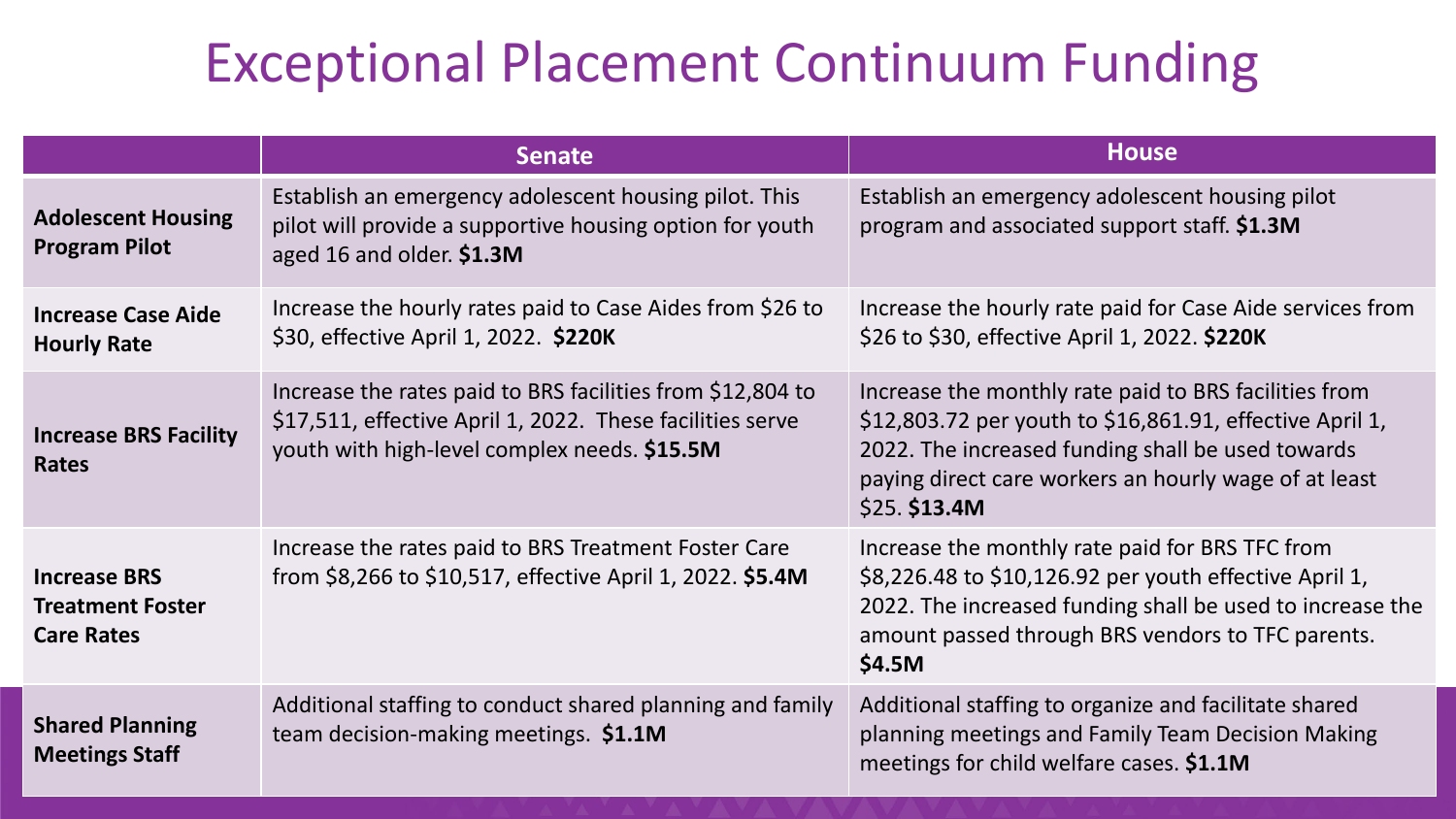#### DCYF Decision Packages and Funded Amounts

|                                                                | <b>Senate</b>                                                                                                                                                                                                                                                                                                                                                                                                                                       | <b>House</b>                                                                                                                                                                                                                                                                                                                                                                                                                                             |
|----------------------------------------------------------------|-----------------------------------------------------------------------------------------------------------------------------------------------------------------------------------------------------------------------------------------------------------------------------------------------------------------------------------------------------------------------------------------------------------------------------------------------------|----------------------------------------------------------------------------------------------------------------------------------------------------------------------------------------------------------------------------------------------------------------------------------------------------------------------------------------------------------------------------------------------------------------------------------------------------------|
| <b>Indian Child</b><br><b>Welfare Act</b><br><b>Compliance</b> | For DCYF to comply with the updated standards set<br>forth by recent ICWA court decisions, including<br>additional staff, training revisions, and IT system<br>changes. Funding is provided for additional staff,<br>training, IT system updates, contracted services, a<br>workload study, and administrative support for DCYF to<br>comply with updated Indian Child Welfare Act (ICWA)<br>standards set forth by recent court decisions. \$12.1M | For DCYF to comply with the updated standards set forth by<br>the court decisions, including staffing, training revisions,<br>and IT system changes. Funding is provided for additional<br>staff, training, information technology system updates,<br>contracted services, and administrative support for DCYF to<br>comply with updated Indian Child Welfare Act (ICWA)<br>standards set forth by recent court decisions. FTEs are<br>phased in. \$8.2M |
| <b>Family Time Rates</b>                                       | Funding is provided to increase the hourly<br>reimbursement rate to \$37.19 for child visitation<br>services, to reimburse mileage starting from the first<br>mile, and to create an Indian Child Welfare Act (ICWA)<br>compliance contracting structure. \$26.180M                                                                                                                                                                                 | Funding is provided to increase the hourly reimbursement<br>rate to \$35.89 effective April 1, 2022. Additionally,<br>previously unreimbursed visit-supporting activities will be<br>reimbursed, all mileage below 60 will be reimbursed, and<br>the Department will create a quality oversight and ICWA<br>compliance contracting structure. \$33.765M                                                                                                  |
| <b>Combined In-Home</b><br><b>Services</b>                     | Funding is provided for Combined In-Home Services<br>(CIHS) rate increases pursuant to a 2021 rate study,<br>effective July 1, 2022. \$8.4M                                                                                                                                                                                                                                                                                                         | Funding is provided to increase CIHS rates effective July 1,<br>2022, as recommended by a market rate study completed<br>by a contracted vendor in calendar year 2021. \$8.4M                                                                                                                                                                                                                                                                            |
| <b>Kinship Caregiver</b><br><b>Engagement</b>                  | Funding is provided for statewide implementation of<br>the kinship caregiver engagement unit. \$1.858M                                                                                                                                                                                                                                                                                                                                              | Funding is provided for statewide implementation of the<br>kinship caregiver engagement unit. 15 FTEs phased in<br>beginning July 1, 2022 \$1.784M                                                                                                                                                                                                                                                                                                       |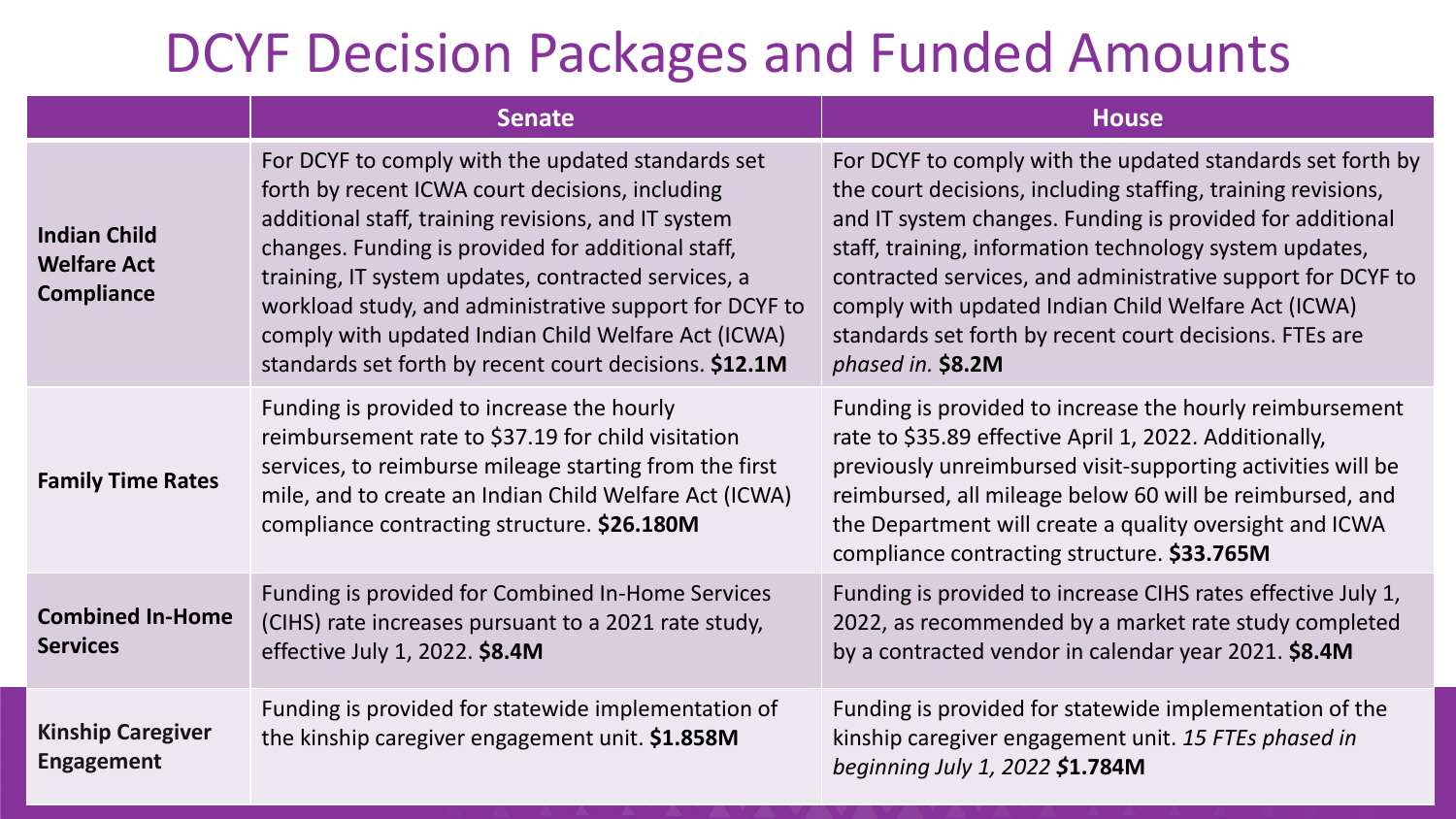### ECEAP Decision Package Overview

| <b>Decision Package</b>              | Senate                                                                                                                                                                                                                | <b>House</b>                                                                                                                                                                                                                                                                                                                                                                    |
|--------------------------------------|-----------------------------------------------------------------------------------------------------------------------------------------------------------------------------------------------------------------------|---------------------------------------------------------------------------------------------------------------------------------------------------------------------------------------------------------------------------------------------------------------------------------------------------------------------------------------------------------------------------------|
| <b>ECEAP Slot Conversion</b>         | Funding is provided to convert 2,077 part day<br>slots to school day and 312 to working day slots in<br>FY 23 with no additional slots converted subsequent<br>to FY 23. \$9.327M                                     | Funding is provided to convert 1,087 part day slots<br>to 999 school day and 216 working day, with<br>additional slots converted beyond FY23. \$6.905M                                                                                                                                                                                                                          |
| <b>ECEAP Quality Support</b><br>Rate | Funding is provided to continue the Early Childhood<br>Education and Assistance Program (ECEAP) quality<br>support rate that has historically been funded with a<br>private grant, which expires in FY 2022. \$1.268M | Funding is provided to backfill an ECEAP per-slot<br>quality support rate that has historically been<br>funded with a private grant which expires in FY<br>2022. The grant currently supports quality supports<br>to ECEAP providers, including child and family<br>assessments, research-based curriculum,<br>professional development, and educational<br>platforms. \$1.268M |

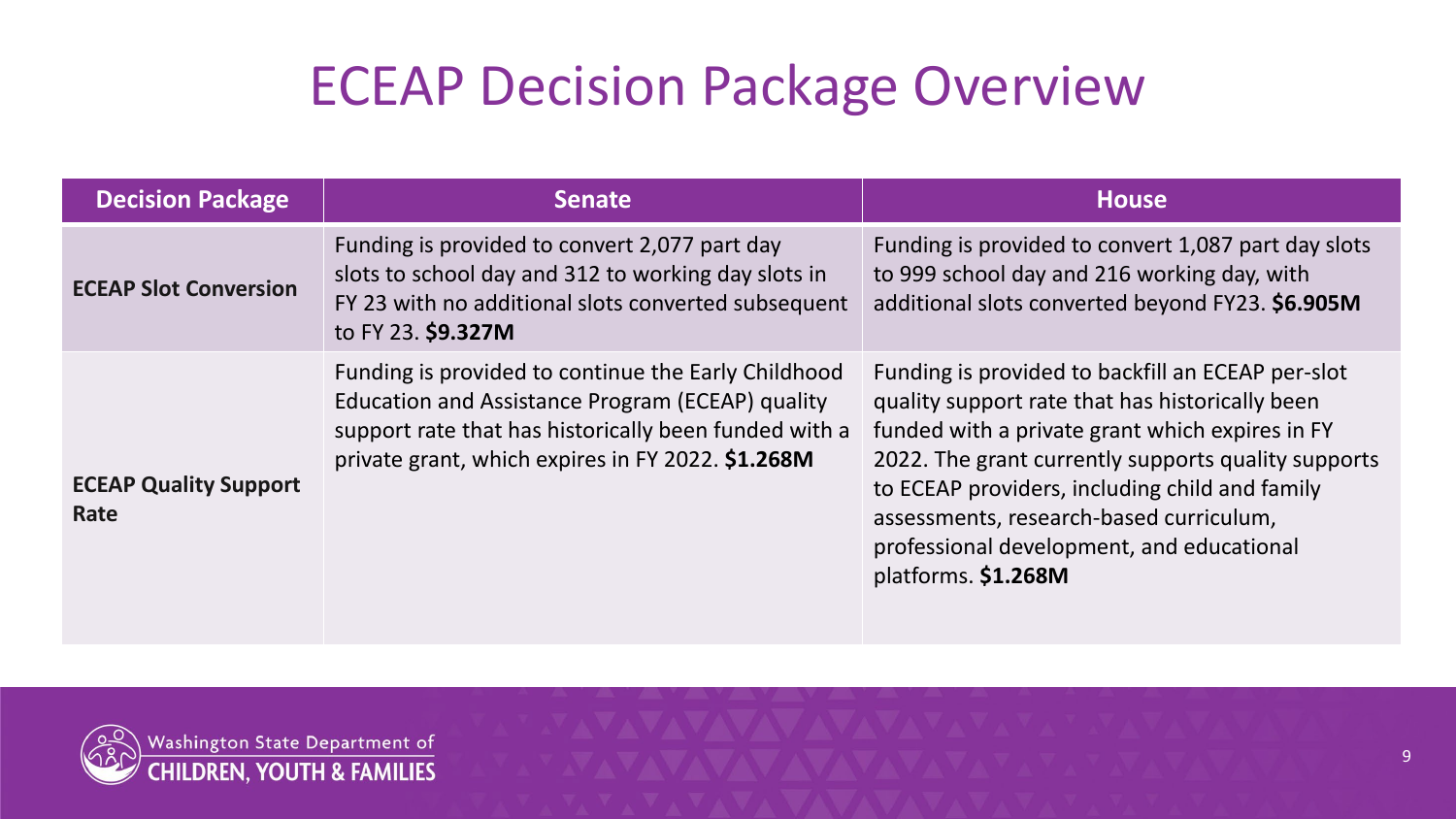# DCYF Staffing Highlights

| <b>Category</b>                                                         | <b>Governor's Budget Summary</b>                                                                                                                                                                                                                                                                                       |                         |                                                  | <b>Senate</b> | <b>House</b> |    |
|-------------------------------------------------------------------------|------------------------------------------------------------------------------------------------------------------------------------------------------------------------------------------------------------------------------------------------------------------------------------------------------------------------|-------------------------|--------------------------------------------------|---------------|--------------|----|
| <b>Cost of Living Salary</b><br><b>Increase</b>                         | General wage increase of 3.25%, effective July 1, 2022 is provided for<br>represented and non-represented state employees.                                                                                                                                                                                             | <b>Funded</b>           |                                                  | Funded        |              |    |
| <b>Lump Sum Payment</b>                                                 | A graduated lump sum payment for employees making \$99,000 or less<br>Funded<br>and who were employed continuously starting on or before July 1, 2021<br>through June 30, 2022.                                                                                                                                        |                         |                                                  |               | Funded       |    |
| <b>SEIU 1199 General</b><br>Government                                  | The collective bargaining agreement includes a general wage increase of<br>Funded<br>3.25% for fiscal year 2023 and a retention bonus payable in two equal<br>installments; \$1,000 on July 25, 2022 and \$1,000 on June 25, 2023. Part<br>time nurses will receive a retention incentive that is proportionate to the |                         |                                                  | Funded        |              |    |
|                                                                         | number of hours worked. (General Fund-State)                                                                                                                                                                                                                                                                           | <b>Annual Full-time</b> |                                                  |               |              |    |
| <b>Salary Equivalent</b><br><b>Greater</b> than<br>or Equal to          |                                                                                                                                                                                                                                                                                                                        | Less than               | <b>Maximum Lump Sum</b><br><b>Payment Amount</b> |               |              |    |
| \$28,584                                                                |                                                                                                                                                                                                                                                                                                                        | \$47,331                |                                                  | \$3,400.00    |              |    |
|                                                                         |                                                                                                                                                                                                                                                                                                                        | \$47,331                | \$64,554                                         |               | \$2,550.00   |    |
| Washington State Department of<br><b>CHILDREN, YOUTH &amp; FAMILIES</b> |                                                                                                                                                                                                                                                                                                                        | \$64,554                | \$81,777                                         |               | \$1,700.00   |    |
|                                                                         |                                                                                                                                                                                                                                                                                                                        | \$81,777                | \$99,000                                         |               | \$850.00     | 10 |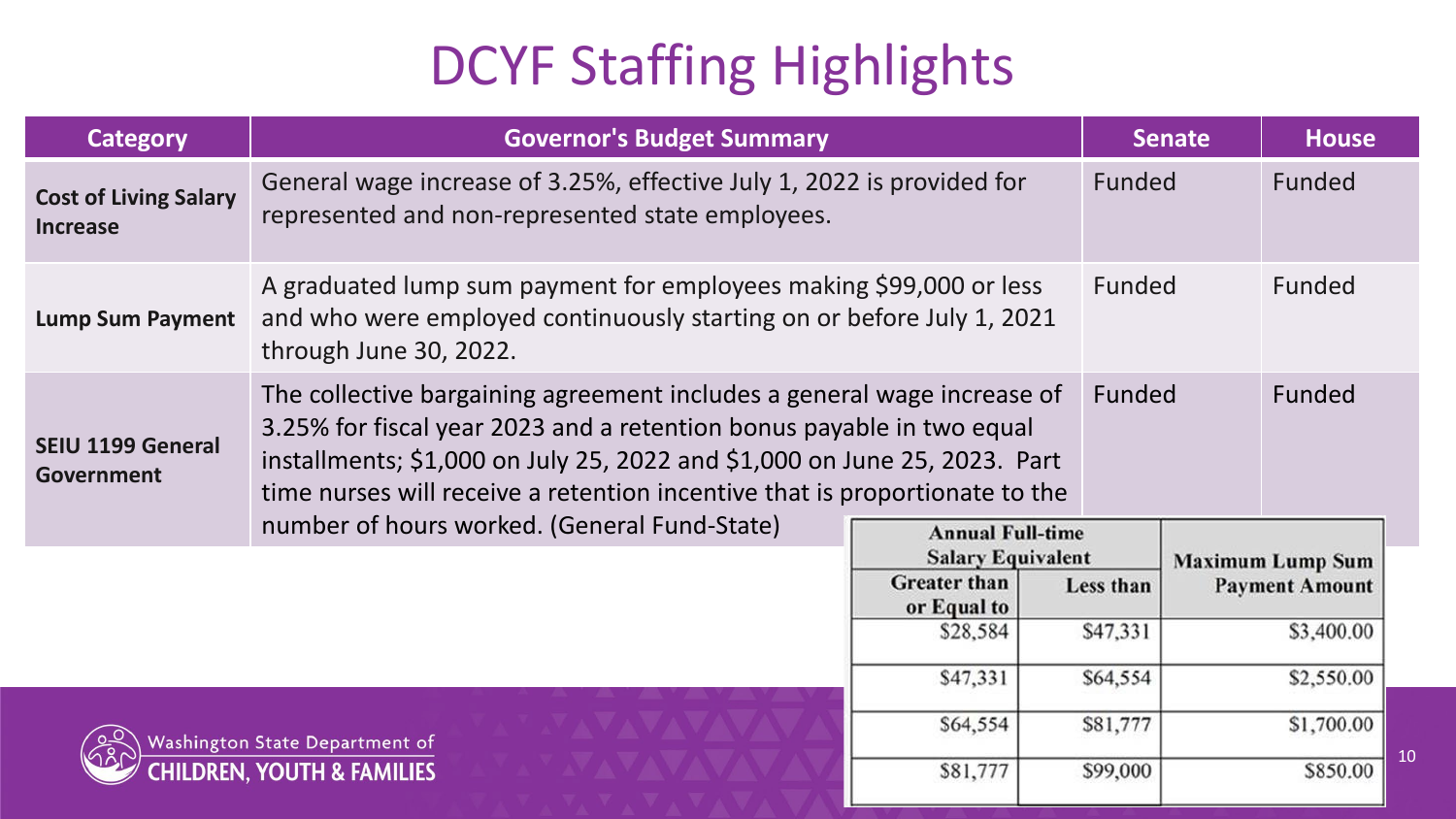### 2022 Child Welfare Highlights

| <b>Category</b>                                                    | <b>Senate</b>                                                                                                                                                                                                                                                                                                                               | <b>House</b>                                                                                                                                                                                                                                                            | <b>Gov Budget</b>                     |
|--------------------------------------------------------------------|---------------------------------------------------------------------------------------------------------------------------------------------------------------------------------------------------------------------------------------------------------------------------------------------------------------------------------------------|-------------------------------------------------------------------------------------------------------------------------------------------------------------------------------------------------------------------------------------------------------------------------|---------------------------------------|
| <b>Hub Home Foster</b><br>& Kinships Care<br><b>Constellations</b> | For hub home foster and kinship family constellations,<br>and for a contract with an organization with expertise in<br>implementing the hub home model to provide technical<br>assistance to hub home families and DCYF. 269K                                                                                                               | For hub home foster and kinship families<br>that provide a foster care delivery model<br>that includes a hub home. 269K                                                                                                                                                 | Not in<br>Governor's<br><b>Budget</b> |
| <b>Foster Care</b><br><b>Educational</b><br><b>Outreach</b>        | For a contract with an educational advocacy provider<br>with expertise in foster care ed. outreach. Funding must<br>be prioritized to regions with high numbers of foster<br>care youth, regions where backlogs of youth that have<br>formerly requested educational outreach services exist,<br>or youth with high educational needs. 460K | Not in House Budget                                                                                                                                                                                                                                                     | Not in<br>Governor's<br><b>Budget</b> |
| <b>Parent</b><br><b>Mentoring</b>                                  | For the foster parent alliance of Washington state to<br>provide parents with individualized education, training,<br>and support to facilitate successful reunification with<br>children in a shorter amount of time and with fewer<br>incidence of return to care. \$3.4M                                                                  | Not in House Budget                                                                                                                                                                                                                                                     | Not in<br>Governor's<br><b>Budget</b> |
| <b>Family</b><br><b>Connections</b>                                | Not in Senate Budget                                                                                                                                                                                                                                                                                                                        | To expand family connections program in<br>two areas of WA where it is not established.<br>DCYF must contract with a community-based<br>org. that has experience working with the<br>foster care population and administering the<br>family connections program. \$425K | Not in<br>Governor's<br><b>Budget</b> |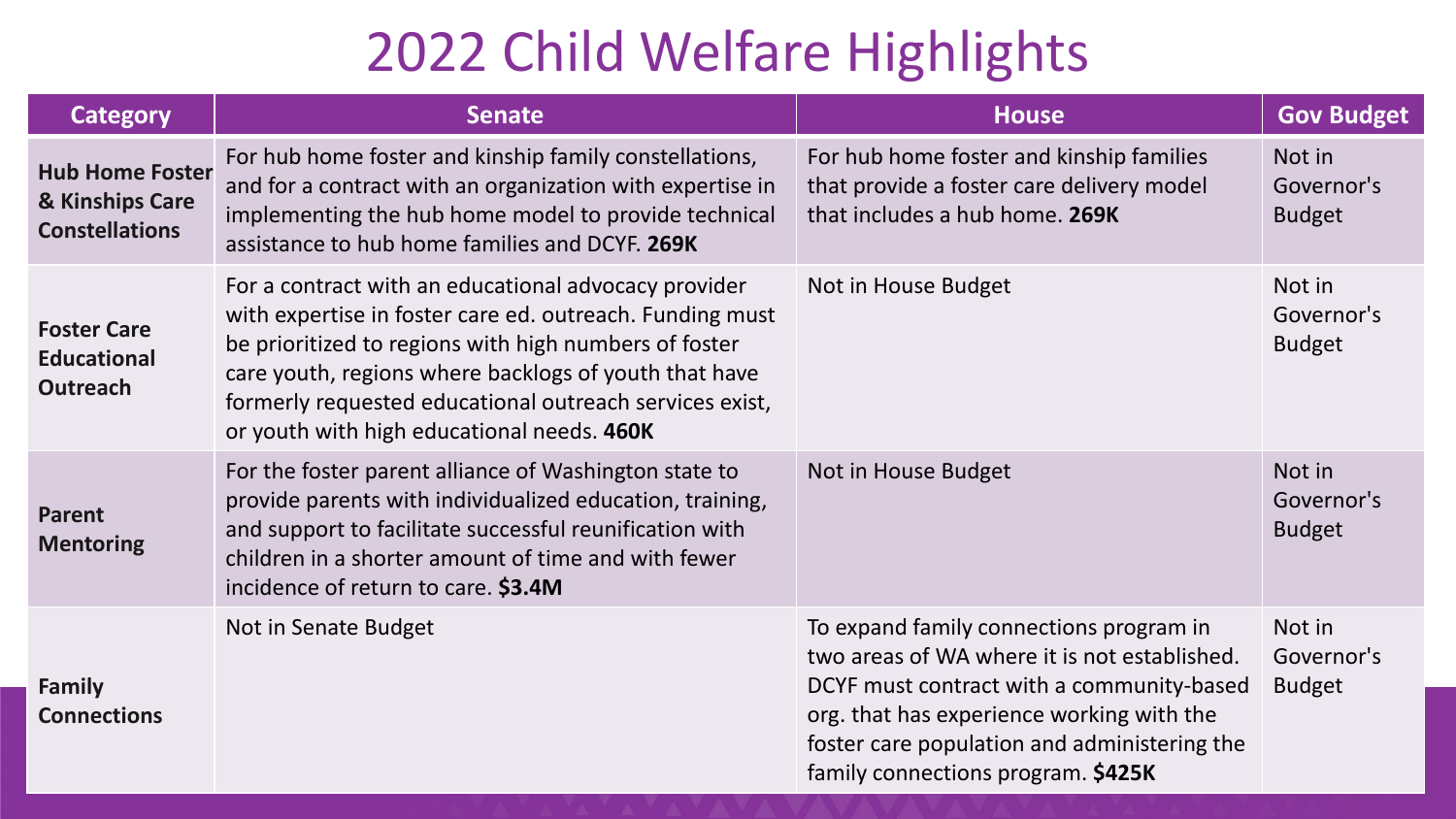#### 2022 Child Welfare Highlights

| <b>Category</b>                                         | <b>Senate</b>                                                                                                                                                                                                                                                                                                                                                                                                                                                                                                                                                                                                                                                   | <b>House</b>                                                                                                                                                                                                                                                                                                                                                                                                                                                                                                                                                                                                                                                                             | <b>Gov Budget</b> |
|---------------------------------------------------------|-----------------------------------------------------------------------------------------------------------------------------------------------------------------------------------------------------------------------------------------------------------------------------------------------------------------------------------------------------------------------------------------------------------------------------------------------------------------------------------------------------------------------------------------------------------------------------------------------------------------------------------------------------------------|------------------------------------------------------------------------------------------------------------------------------------------------------------------------------------------------------------------------------------------------------------------------------------------------------------------------------------------------------------------------------------------------------------------------------------------------------------------------------------------------------------------------------------------------------------------------------------------------------------------------------------------------------------------------------------------|-------------------|
| <b>Child Support</b><br><b>Foster Care</b>              | Not in Senate Budget                                                                                                                                                                                                                                                                                                                                                                                                                                                                                                                                                                                                                                            | To revise and update policies, procedures, and the<br>state Title IV-E plan to reflect that it is appropriate<br>to only refer child welfare cases to DSHS division of<br>child support enforcement when the court has<br>found a child to have been abandoned by their<br>parent or guardian as defined in RCW 13.34.030.<br>\$2M                                                                                                                                                                                                                                                                                                                                                       | \$2.188M          |
| <b>Child Welfare</b><br><b>Workload</b><br><b>Study</b> | To contract for a child welfare workload study, which<br>must include an evaluation of workload impacts and<br>make recommendations for staffing models and<br>system improvements. (a) The study must consider:<br>enacted laws and forthcoming legislation related to<br>child welfare such as the keeping families together<br>act, and FFPSA, must include all child welfare case<br>carrying workers, must evaluate the workload<br>impacts related to changes in the application of the<br>federal Indian child welfare act. A report must be<br>submitted to the governor and appropriate fiscal<br>committees of the legislature by June 30, 2023. \$1M | To contract for a workload study of the duties of<br>child welfare employees. The workload study must<br>include impacts resulting from chapter 211, Laws of<br>2021 (child abuse allegations); FFPSA; the online<br>foster parent portal; and the changes in the<br>application of the federal and state Indian child<br>welfare acts. The staff addressed in the workload<br>study must include, at a minimum, all child welfare<br>case-carrying workers. The department must<br>submit a report describing the workload study and<br>its results to the governor and appropriate<br>legislative committees no later than June 30,<br>2023. \$1M (\$500k included under ICWA funding) | \$1M              |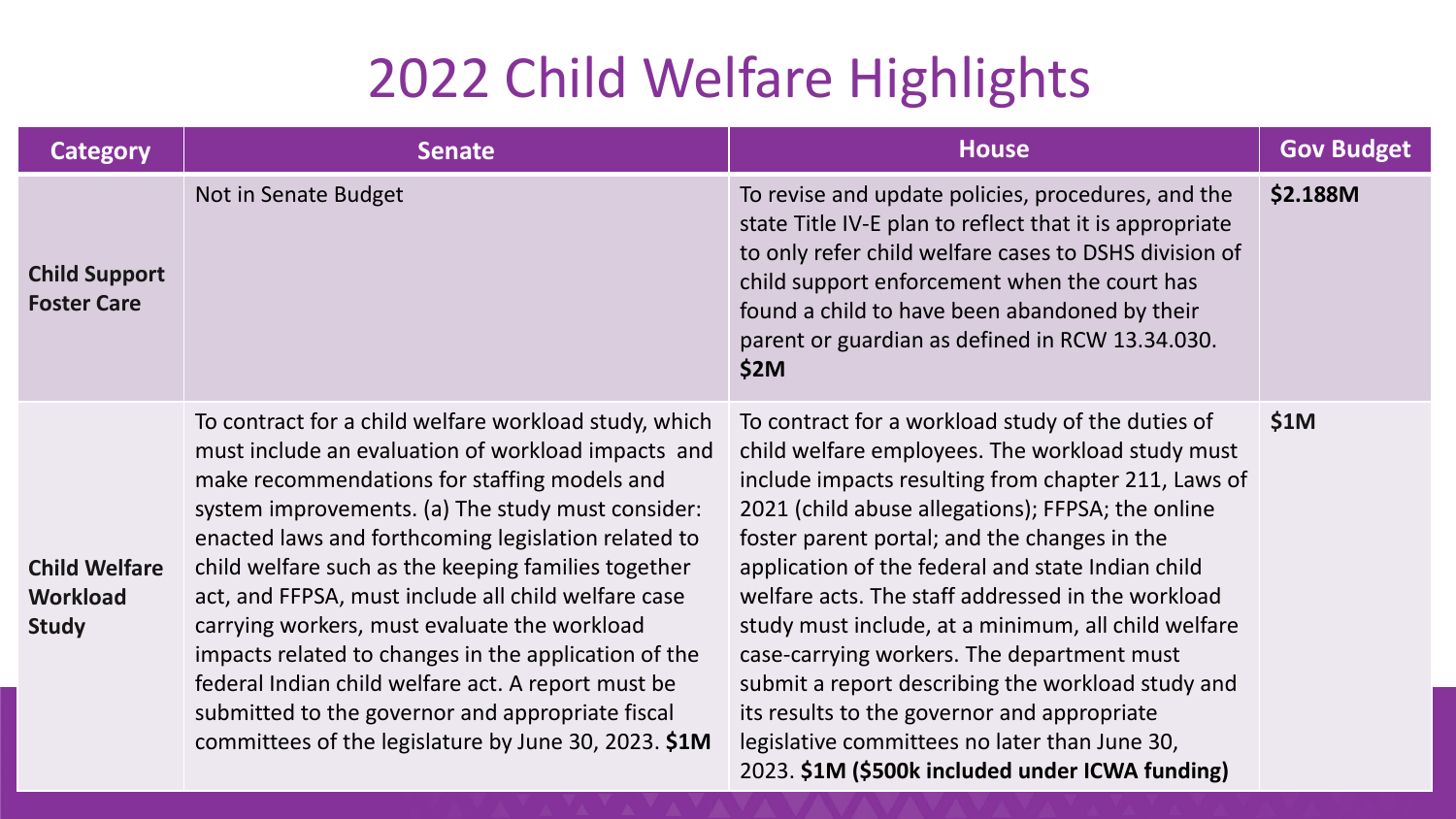#### 2022 Child Welfare Highlights - Continued

| <b>Category</b>                                                     | <b>Senate</b>                                                                                                                                                                                                                                                                                                                             | <b>House</b>                                                                                                                                                                                                                                                                                                                                                                                                                                                                    | <b>Gov Budget</b> |
|---------------------------------------------------------------------|-------------------------------------------------------------------------------------------------------------------------------------------------------------------------------------------------------------------------------------------------------------------------------------------------------------------------------------------|---------------------------------------------------------------------------------------------------------------------------------------------------------------------------------------------------------------------------------------------------------------------------------------------------------------------------------------------------------------------------------------------------------------------------------------------------------------------------------|-------------------|
| <b>Extended Foster</b><br><b>Care Transition</b><br><b>Stipends</b> | To contract with a community organization to<br>administer monthly stipends to young adults<br>who were impacted by the federal<br>moratorium that prohibited states from<br>discharging them from EFC due to age<br>through Sept. 30, 2021, and young adults<br>who age out of EFC between Oct. 1, 2021,<br>and June 30, 2023. \$10.626M | To contract with a community organization to<br>administer monthly stipends to young adults who<br>were impacted by the federal moratorium that<br>prohibited states from discharging them from EFC<br>due to age through Sept. 30, 2021, and young<br>adults who age out of EFC between Oct. 1, 2021,<br>and June 30, 2023. To the extent feasible, the<br>organization must administer the monthly<br>stipends at consistent amounts per young adult<br>each month. \$10.626M | \$10.626M         |
| <b>Systems Assessment</b><br>of Extended Foster<br>Care             | To contract for a systems assessment of state<br>and federally funded services and benefits<br>for young adults enrolled in or exiting EFC<br>and make recommendations to improve the<br>continuum of supports for the EFC<br>population to support successful transitions<br>to 18 independent adulthood. \$200K                         | To contract for a systems assessment of state and<br>federally funded services and benefits for young<br>adults enrolled in or exiting EFC and make<br>recommendations to improve the continuum of<br>supports for the EFC population to support<br>successful transitions to independent<br>adulthood. \$200K                                                                                                                                                                  | <b>\$200K</b>     |
| <b>BRS</b> facility in<br><b>Vancouver</b>                          | For a new behavioral rehabilitation services<br>facility in Vancouver. \$1.513M                                                                                                                                                                                                                                                           | For a new behavioral rehabilitation<br>services facility in Vancouver. \$1.513M                                                                                                                                                                                                                                                                                                                                                                                                 | \$1.513M          |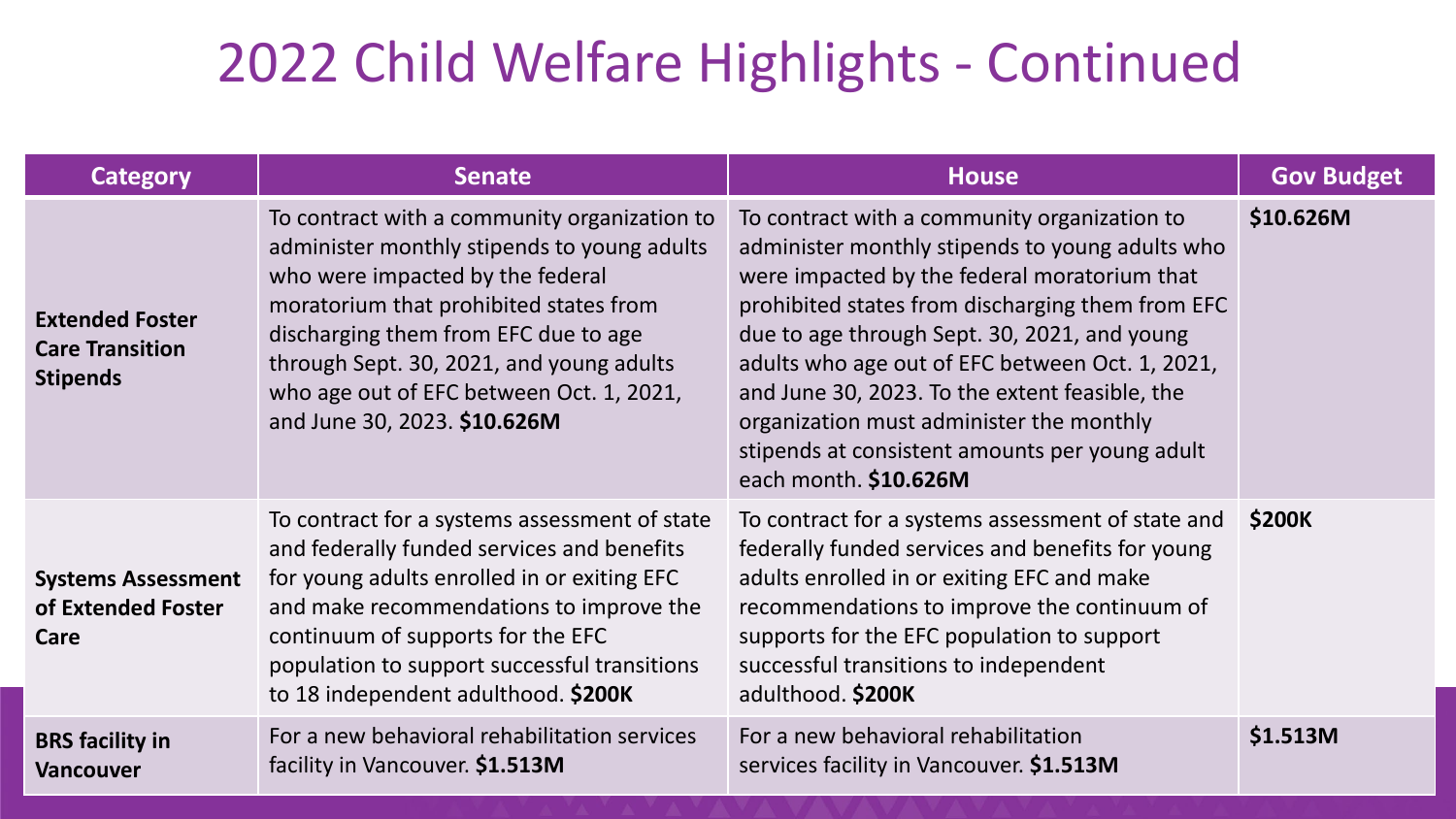### Child Welfare Highlights - Continued

| <b>Category</b>                                                    | <b>Senate</b>                                                                                                                                                                                                                                                                              | <b>House</b>                                                                                                                                                                                                                                               | <b>Governor</b> |
|--------------------------------------------------------------------|--------------------------------------------------------------------------------------------------------------------------------------------------------------------------------------------------------------------------------------------------------------------------------------------|------------------------------------------------------------------------------------------------------------------------------------------------------------------------------------------------------------------------------------------------------------|-----------------|
| <b>Youth Financial</b><br>Capability                               | For improving the financial capability of dependent<br>youth. DCYF shall develop a report with<br>recommendations to improve access to private, self-<br>controlled bank accounts for dependent youth 14+<br>and strategies for improving financial capability of<br>dependent youth. 325K | Not in House Budget                                                                                                                                                                                                                                        | \$0             |
| <b>Family</b><br><b>Reconciliation</b><br><b>Services</b>          | Not in Senate Budget                                                                                                                                                                                                                                                                       | For DCYF to partner with Commerce to codesign<br>community-based FRS to assess and stabilize<br>youth and families in crisis through primary<br>prevention services. The codesign team must<br>also develop a community-based FRS program<br>model. \$100K | \$0             |
| <b>Child Welfare</b><br><b>Housing Pilot -</b><br><b>Extension</b> | Provided solely for the child welfare housing<br>assistance pilot program. \$767K                                                                                                                                                                                                          | Provided solely for the child welfare<br>housing assistance pilot program. \$767K                                                                                                                                                                          | \$0             |
| <b>Child Welfare</b><br><b>Housing Pilot -</b><br>Prevention       | One-time funding is provided to expand the housing<br>program that serves families involved with child<br>welfare at risk of out-of-home placement and a lack<br>of appropriate housing is a contributing factor. \$637K                                                                   | Not in House Budget                                                                                                                                                                                                                                        | \$0             |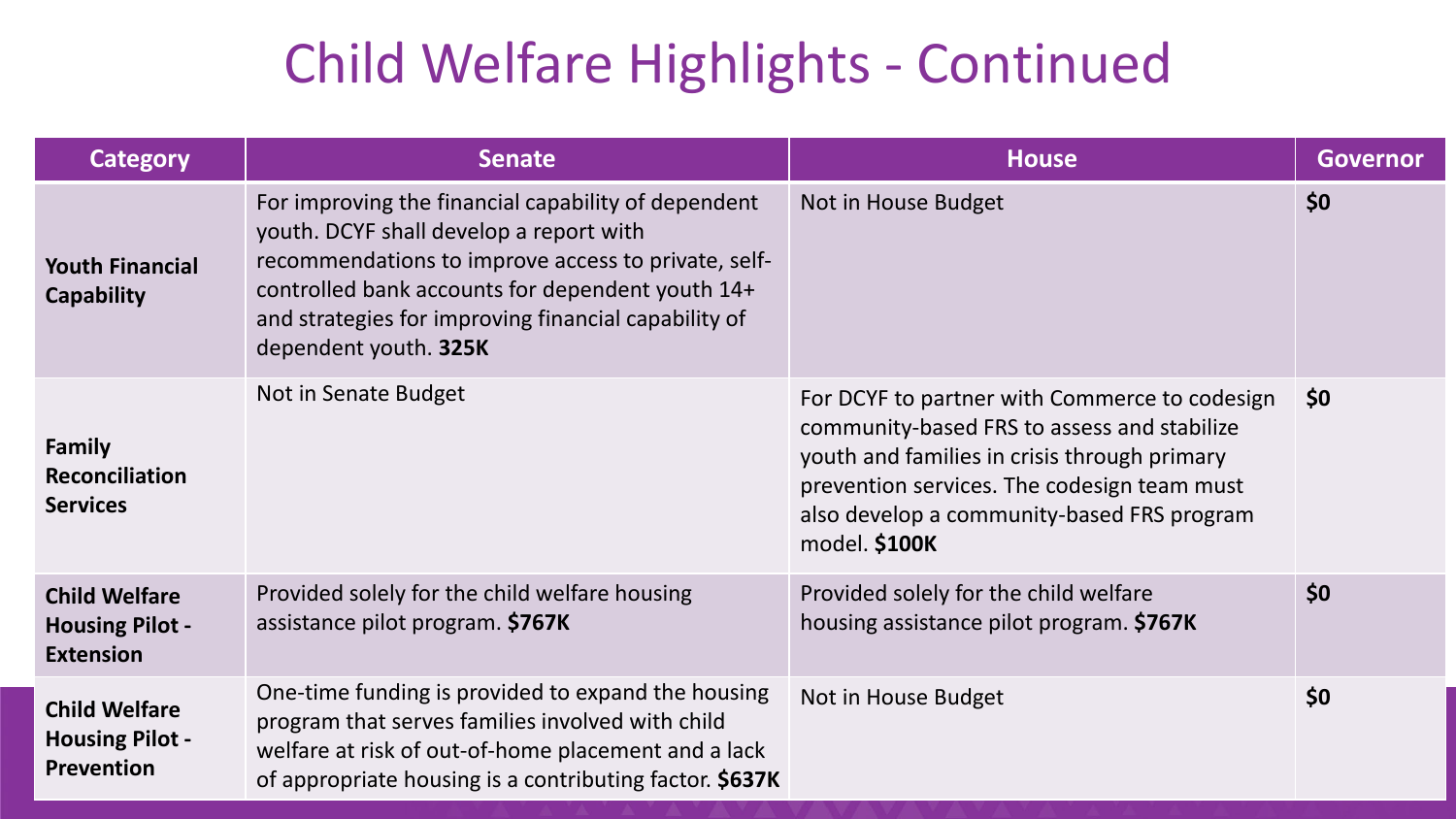# Child Welfare Highlights - Continued

| <b>Category</b>                                        | <b>Senate</b>                                                                                                                                                                                                                                                                                                                                                                                                       | <b>House</b>                                                                                                                                                                                                                                                                                                                                                                                                   | <b>Gov Budget</b> |
|--------------------------------------------------------|---------------------------------------------------------------------------------------------------------------------------------------------------------------------------------------------------------------------------------------------------------------------------------------------------------------------------------------------------------------------------------------------------------------------|----------------------------------------------------------------------------------------------------------------------------------------------------------------------------------------------------------------------------------------------------------------------------------------------------------------------------------------------------------------------------------------------------------------|-------------------|
| <b>Grays Harbor</b><br>Play & Learn                    | Not in Senate Budget                                                                                                                                                                                                                                                                                                                                                                                                | To establish and implement two play and-learn<br>groups for families in Grays Harbor. \$50K                                                                                                                                                                                                                                                                                                                    | \$0               |
| <b>Grays Harbor</b><br><b>SafeCare</b>                 | Not in Senate Budget                                                                                                                                                                                                                                                                                                                                                                                                | For SafeCare, an evidence-based parenting<br>program, for families in Grays Harbor. \$100K                                                                                                                                                                                                                                                                                                                     | \$0               |
| <b>Prenatal</b><br><b>Substance</b><br><b>Exposure</b> | To contract with a comprehensive clinic,<br>serving King & Snohomish counties, with<br>specific expertise in prenatal substance<br>exposure treatment. To be offered to<br>children in the child welfare system and<br>shall prioritize children at risk of being<br>removed from the home, were recently<br>reunified, or have experienced multiple<br>placements/are at risk for additional<br>placements. \$300K | To contract with a clinic that treats prenatal<br>substance exposure in children up to age 13<br>primarily serving Snohomish & King counties.<br>To prioritize children at risk of being removed<br>from their family home, recently reunified with<br>their family following out-of-home placement,<br>have experienced multiple out-of-home<br>placements or are at risk of additional<br>placements. \$300K | \$0               |

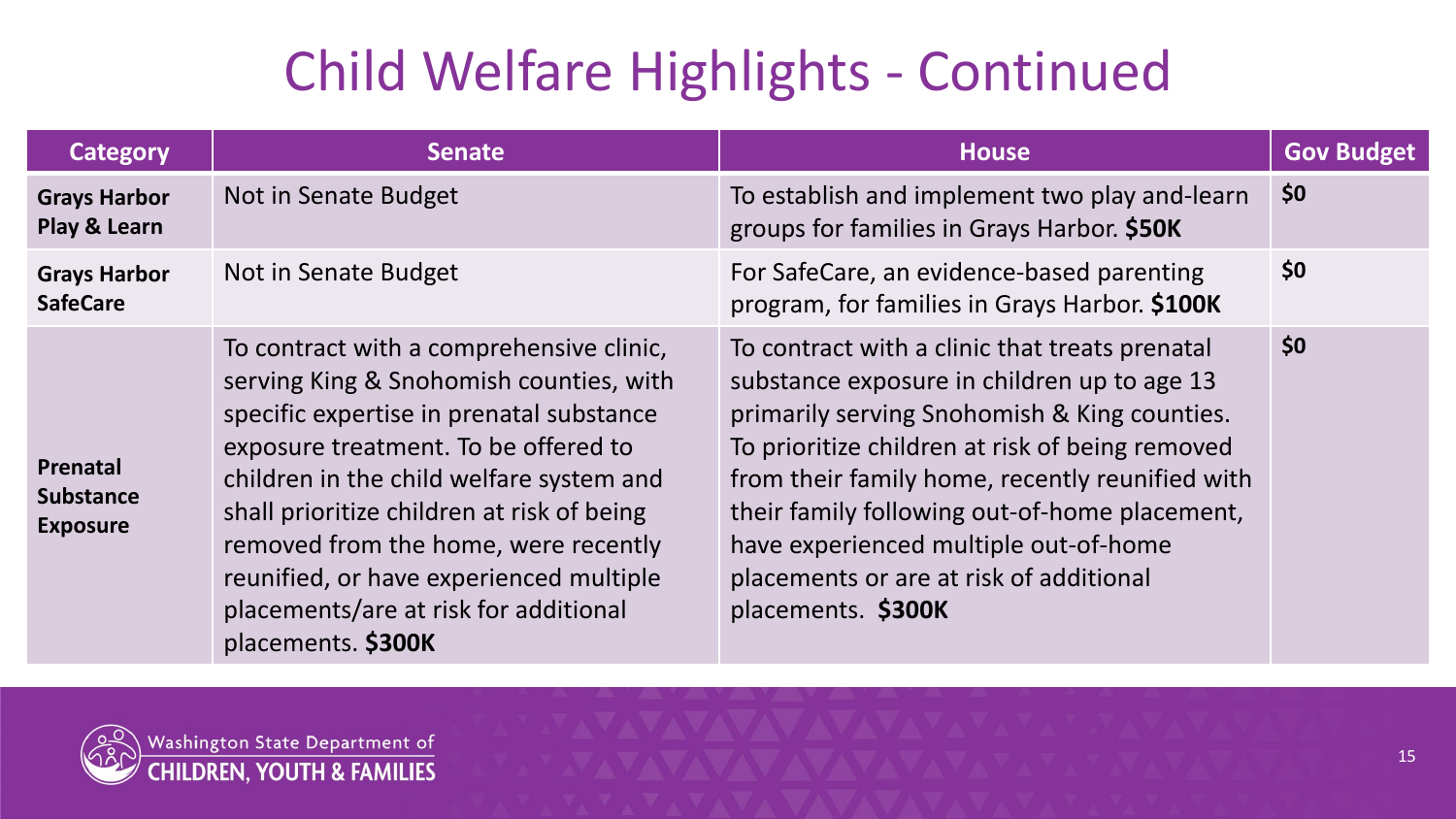# Working Connections Child Care

|                                                                         | <b>Senate</b>                                                                                                                                                                       | <b>House</b>                                                                                                                                                                        | <b>Gov Budget</b>                              |
|-------------------------------------------------------------------------|-------------------------------------------------------------------------------------------------------------------------------------------------------------------------------------|-------------------------------------------------------------------------------------------------------------------------------------------------------------------------------------|------------------------------------------------|
| <b>CBA - SEIU 925</b><br><b>Cost of Care Rate</b><br><b>Enhancement</b> | Cost of care enhancement paid to Family<br>Child Care providers who serve WCCC<br>families, \$2000 monthly \$45.35M                                                                 | Cost of care enhancement paid to Family<br>Child Care providers who serve WCCC<br>families, \$2000 monthly \$45.35M                                                                 | \$45.35M<br>(fully funded<br>bargained amount) |
| <b>Rate Increase</b>                                                    | Funding provided for a 16% WCCC rate<br>increase for child care centers. \$49.6M                                                                                                    | Increases WCCC rates to the 85th<br>percentile of 2021 MRS. \$73.63M                                                                                                                | \$0                                            |
| <b>Enrollment-based Pay</b>                                             | One-time funding is provided for WCCC<br>providers to bill for enrolled children<br>between April and June 2022. \$21.21M                                                           | One-time funding is provided for WCCC<br>providers to bill for enrolled children<br>between April and June 2022. \$21.21M                                                           | \$0                                            |
| <b>Co-pay Waiver</b><br><b>Adjustment</b>                               | One-time funding is provided for WCCC<br>household co-payments, which<br>were waived for families receiving WCCC<br>services from July through September<br>2021. \$9.5M (backfill) | One-time funding is provided for WCCC<br>household co-payments, which<br>were waived for families receiving WCCC<br>services from July through September<br>2021. \$9.5M (backfill) | \$9.5M<br>(backfill)                           |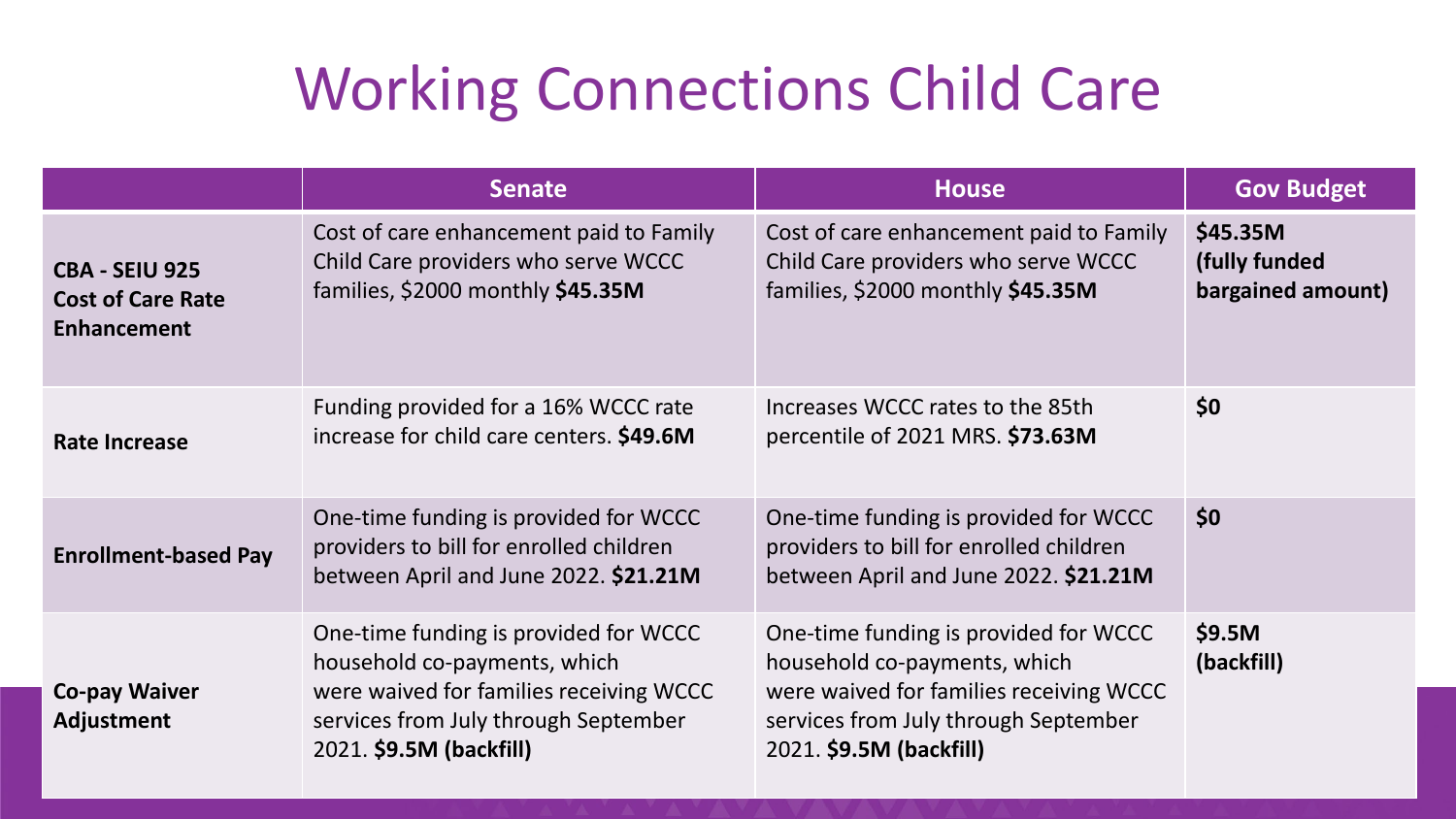# Early Childhood Education and Assistance Program

|                                       | <b>Senate</b>                                                                                                                | <b>House</b>                                                                                                                 | <b>Governor</b> |
|---------------------------------------|------------------------------------------------------------------------------------------------------------------------------|------------------------------------------------------------------------------------------------------------------------------|-----------------|
| <b>ECEAP</b><br><b>Slot Expansion</b> | No slot expansion.                                                                                                           | Adds 128 new slots in FY 23.                                                                                                 | \$0             |
| <b>Summer ECEAP</b>                   | For the department to provide early<br>childhood education and assistance<br>program services during summer<br>2022. \$5.97M | For the department to provide early<br>childhood education and assistance<br>program services during summer<br>2022. \$5.97M | \$5.97M         |

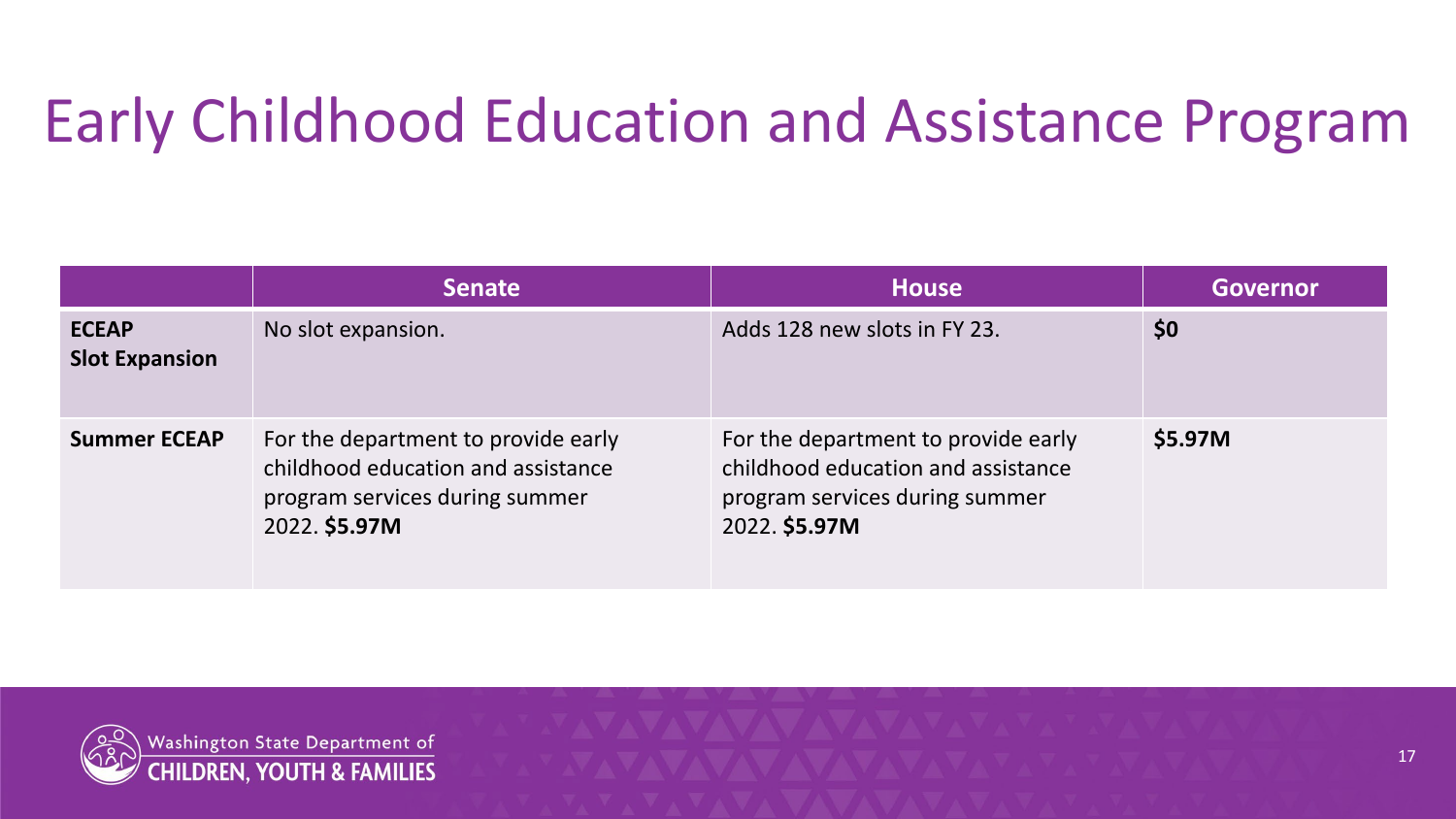# 2022 Early Learning Highlights

| Category                                                     | <b>Senate</b>                                                                                                                                                                                                                                                        | <b>House</b>                                                                                                                                                                                                | <b>Governor</b> |
|--------------------------------------------------------------|----------------------------------------------------------------------------------------------------------------------------------------------------------------------------------------------------------------------------------------------------------------------|-------------------------------------------------------------------------------------------------------------------------------------------------------------------------------------------------------------|-----------------|
| <b>Mental Health</b><br><b>Consultation</b>                  | Not in Senate Budget                                                                                                                                                                                                                                                 | Added \$185K for 3 PDG funded consultants<br>ongoing                                                                                                                                                        | \$0             |
| <b>Tribal Mental</b><br><b>Health</b><br><b>Consultation</b> | Two tribal mental health consultants, one east<br>and one west of the crest of the Cascade<br>mountains, who will provide culturally relevant<br>infant & early childhood mental health supports<br>for tribal childcare & early learning programs.<br><b>\$260K</b> | Infant and early childhood mental health<br>consultation initiative to support tribal child<br>care & early learning programs. \$260K                                                                       | <b>\$260K</b>   |
| <b>Background</b><br><b>Check Fee</b><br><b>Assistance</b>   | Provided solely for the department to pay the<br>application and fingerprint processing fees on<br>behalf of child care providers to reduce the<br>time involved to complete background checks.<br>\$1.27M                                                           | Provided solely for the department to pay the<br>application and fingerprint processing fees on<br>behalf of child care providers to reduce the<br>time involved to complete background<br>checks. $$1.27M$ | \$1.27M         |

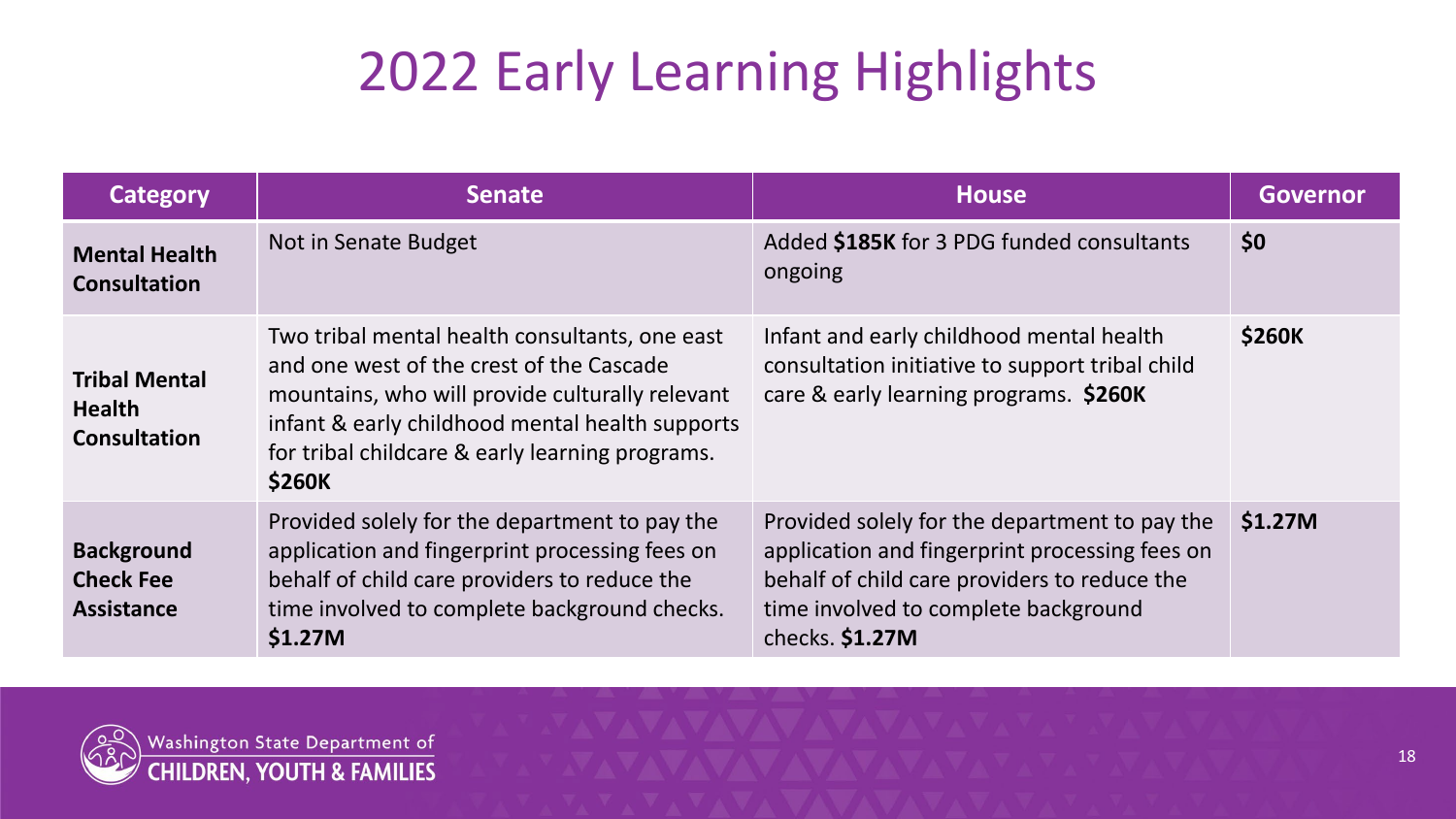### 2022 Early Learning Highlights

| <b>Category</b>                                                    | <b>Senate</b>                                                                                                                                                                                                                                                                                                                                | <b>House</b>                                                                                                                                                            | <b>Governor</b> |
|--------------------------------------------------------------------|----------------------------------------------------------------------------------------------------------------------------------------------------------------------------------------------------------------------------------------------------------------------------------------------------------------------------------------------|-------------------------------------------------------------------------------------------------------------------------------------------------------------------------|-----------------|
| <b>FFN Play and</b><br><b>Learn Groups</b>                         | 5693-PS AMS WM HINM 011 (Adopted)<br>For DCYF to help expand and support family, friend, or<br>neighbor caregivers with a focus on the provision of<br>play and learn groups. Funding may support direct<br>implementation and existing infrastructure, and<br>expansions to staffing, number of facilities, and<br>geographic reach. \$640K | For DCYF to expand and support family, friend, or<br>neighbor caregivers with a focus on the provision<br>of play and learn groups. \$640k                              | \$0             |
| <b>WA</b><br><b>Communities</b><br>for Children                    | Washington communities for children for costs to<br>complete its work pursuant to a federal preschool<br>development grant that expires at the end of calendar<br>year 2022. \$900K                                                                                                                                                          | Not in House Budget                                                                                                                                                     | \$0             |
| <b>ELFF Capacity</b><br><b>Building and</b><br>renovation<br>(COM) | \$25.227M for Competitive Grants (up to 4% may be<br>used by DCYF for TA to providers).<br><b>Appropriation for COM.</b>                                                                                                                                                                                                                     | \$23.16M for the early learning facility grant and<br>loan program (up to 4% may be used by DCYF for<br>TA to providers).<br><b>Appropriation for COM.</b>              | 50              |
| <b>ELFF Minor</b><br><b>Renovations (C</b><br>OM)                  | \$18.5M for priority to projects that don't add capacity<br>and are therefore ineligible for the early learning<br>facilities program.<br><b>Appropriation for COM.</b>                                                                                                                                                                      | \$18.5M for priority to projects that don't add<br>capacity and are therefore ineligible for the early<br>learning facilities program.<br><b>Appropriation for COM.</b> | \$0             |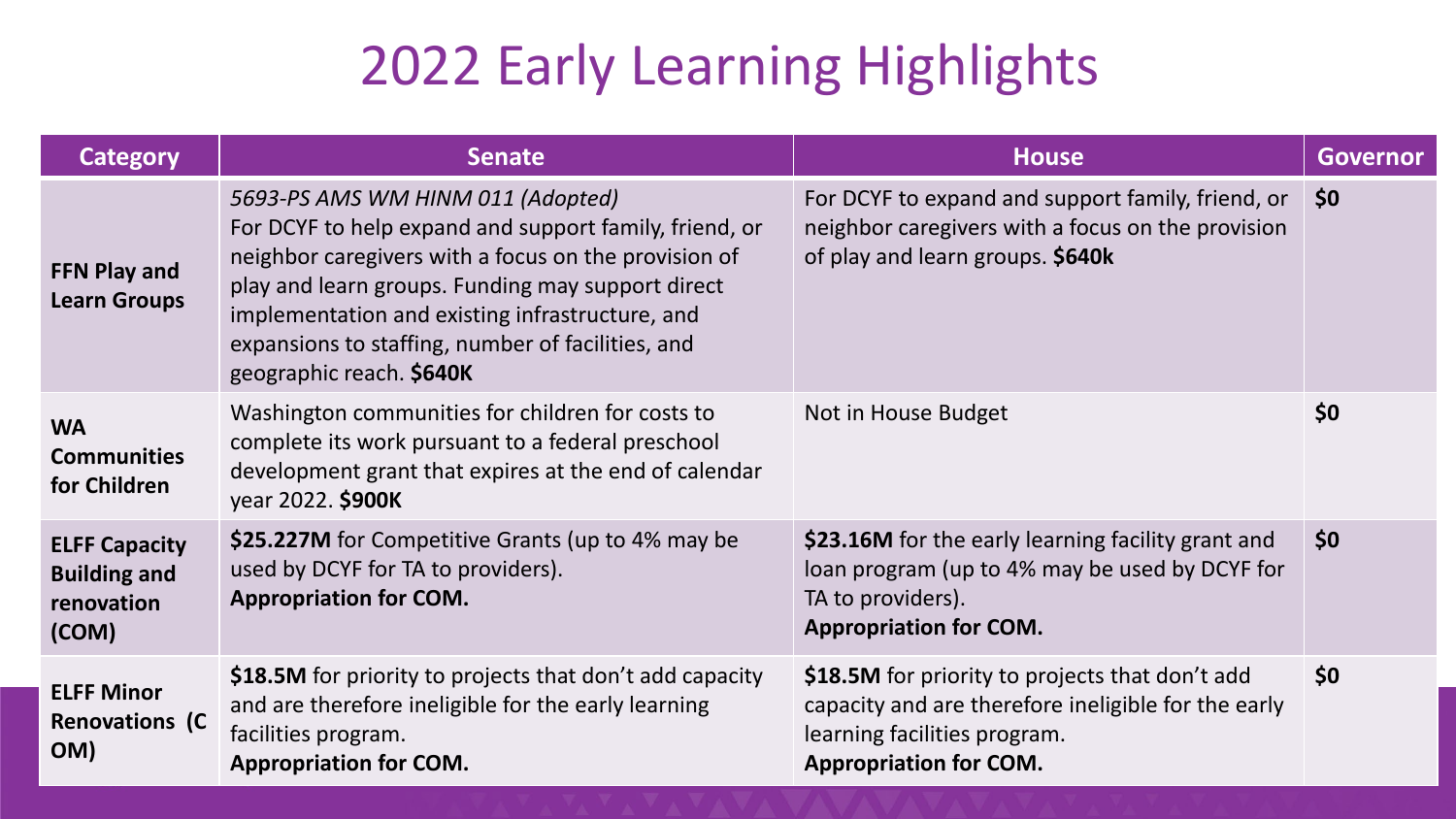# 2022 Juvenile Rehabilitation Highlights

| <b>Category</b>                          | <b>Senate</b>                                                                                                        | <b>House</b>                                                                                                                                                                                                                                                                                                | <b>Governor</b>                           |
|------------------------------------------|----------------------------------------------------------------------------------------------------------------------|-------------------------------------------------------------------------------------------------------------------------------------------------------------------------------------------------------------------------------------------------------------------------------------------------------------|-------------------------------------------|
| <b>Naselle Youth</b><br>Camp             | For the expansion of exercise and wellness<br>opportunities for residents at the Naselle<br>Youth Camp. \$295K       | DCYF juvenile rehabilitation must cease<br>operation of the Naselle youth camp by June<br>30, 2023. It is the intention of the legislature<br>after the closure to transfer management of the<br>Naselle youth camp land and facilities to the<br>DNR and develop the facilities into an outdoor<br>school. | Neither in<br>Governor's<br><b>Budget</b> |
| <b>JR Staffing</b><br><b>Maintenance</b> | Maintains staffing levels at juvenile<br>rehabilitation facilities independent from<br>fluctuating caseloads. \$2.1M | Maintains staffing levels at<br>juvenile rehabilitation facilities independent<br>from fluctuating caseloads. \$2.1M                                                                                                                                                                                        | \$2.1M                                    |

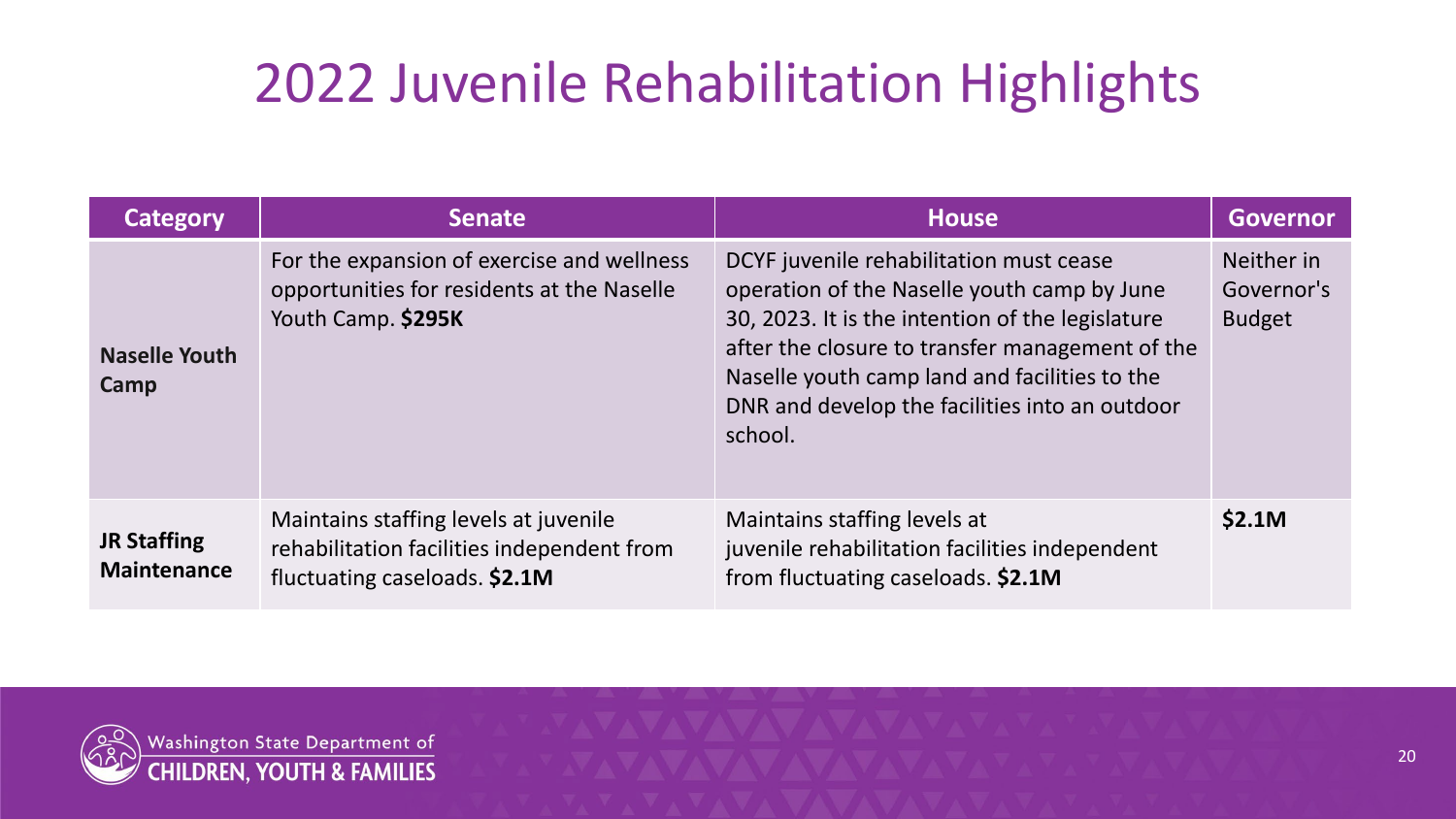### 2022 Juvenile Rehabilitation Budget Amendments

Amendments adopted 2/24

| <b>Category</b>                        | <b>Senate</b> | <b>House</b>                                                                                                                                                                                                                                                                                                                          | <b>Governor</b> |
|----------------------------------------|---------------|---------------------------------------------------------------------------------------------------------------------------------------------------------------------------------------------------------------------------------------------------------------------------------------------------------------------------------------|-----------------|
| <b>Naselle Youth</b><br>Camp           |               | 1816-PS AMH APP MACK 248 (Bergquist): Adopted<br>Provides funding for institutional education staff at Echo Glen and Green<br>Hill schools to support students transitioning from Naselle Youth Camp<br>School once it ceases operation, and instruction in cohorts of students<br>grouped by similar age and academic levels. \$500K |                 |
| <b>JR Education</b><br><b>Security</b> |               | 1816-PS AMH APP WAYV 347 (Bergquist): Adopted<br>Funding is provided for two Juvenile Rehabilitation education-security<br>positions (one at Echo Glen and one at Green Hill) to provide security and<br>classroom management services for students while they are attending<br>GED classes. \$196K                                   |                 |
| <b>JR Peer</b><br><b>Navigators</b>    |               | 1816-PS AMH APP WAYV 348 (J. Johnson): Adopted<br>To contract with a peer navigator program that currently mentors youth<br>and young adults involved in the justice system. The youth and young<br>adults must be from the Federal Way area and must be currently<br>incarcerated in JR's Green Hill School. \$100K                  |                 |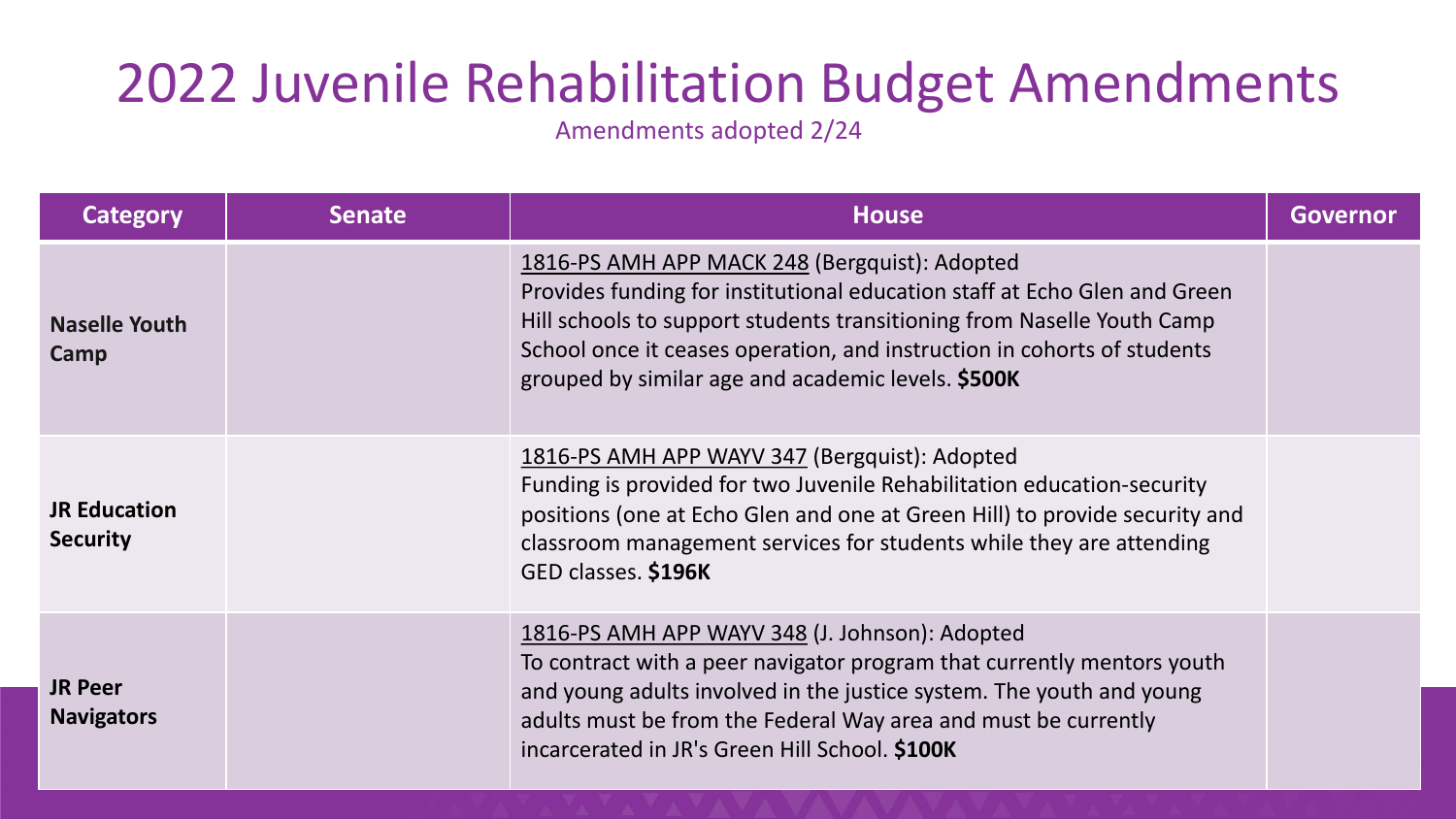#### DCYF Tracked Bills Highlights

| Bill #           | <b>Abbrev. Title</b>              | <b>Description</b>                                                                                                                                   |
|------------------|-----------------------------------|------------------------------------------------------------------------------------------------------------------------------------------------------|
| <b>SHB 1747</b>  | <b>Child relative placements</b>  | Supporting relative placements in child welfare proceedings. FUNDED in House Budget                                                                  |
| <b>2SHB 1890</b> | <b>Children behavioral health</b> | Concerning the children and youth behavioral health work group                                                                                       |
| <b>2SHB 1905</b> | Homelessness/youth<br>discharge   | Reducing homelessness for youth and young adults discharging from a publicly funded system of<br>care. FUNDED in House Budget                        |
| <b>HB 1920</b>   | Child abuse/res. facilities       | Clarifies DCYF's role in investigations of child abuse or neglect at residential facilities.                                                         |
| <b>SHB 1955</b>  | Dependency/education              | Creating uniformity in education requirements for students who are the subject of a dependency<br>proceeding.                                        |
| <b>SHB 2068</b>  | <b>Imagination library</b>        | Creating the imagination library of Washington program. FUNDED in House Budget                                                                       |
| 2SSB 5793        | State boards, etc./stipends       | Concerning stipends for low-income or under represented community members of state boards,<br>commissions, councils, committees, and similar groups. |
| <b>SHB 1735</b>  | Peace officers/use of force       | Modifying the standard for use of force by peace officers. Bill clarifies LE role in CW<br>statutes. Addresses DCYF concerns related to 1310.        |
| <b>ESHB 2037</b> | Peace officers/use of force       | Modifying the standard for use of force by peace officers.                                                                                           |
| 2SSB 5241        | <b>Economic Inclusion</b>         | <b>Promoting Economic Inclusion</b>                                                                                                                  |